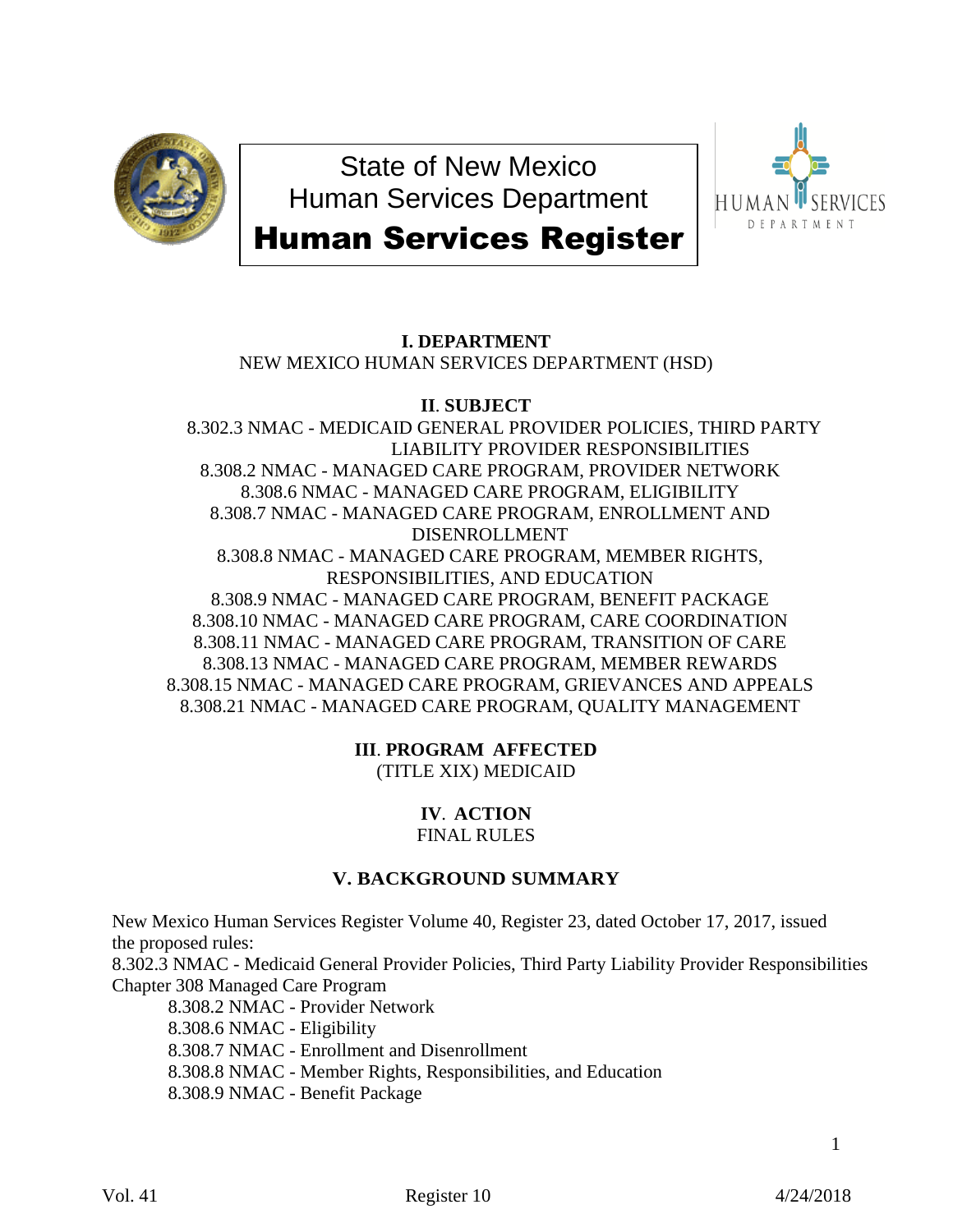8.308.10 NMAC - Managed Care Program, Care Coordination 8.308.11 NMAC - Transition Of Care 8.308.13 NMAC - Member Rewards 8.308.15 NMAC - Grievances and Appeals 8.308.21 NMAC - Quality Management

Section 9-8-6 NMSA 1978, authorizes the Department Secretary to promulgate rules and regulations that may be necessary to carry out the duties of the Department and its divisions.

**Notice Date:** October 17, 2017 **Hearing Date:** November 20, 2017 **Adoption Date:** Proposed as May 1, 2018 **Technical Citations:** 42 CFR 438 subparts A through J

A public hearing was held on November 20, 2017 to receive public comments and testimony on this proposed rule. The Human Services Department (the Department) received four oral testimonies, no recorded comments and five written comments.

# **SUMMARY OF COMMENTS:**

# **OVERALL PROMULGATION PROCESS**

#### **Verbal Testimony**

One individual requested detailed information on how the Department conducted its tribal notification.

**Department Response:** Tribal governments and their health care providers received a detailed summary of the proposed changes. The Department also employs a full-time MAD Tribal Liaison who is available to receive requests for specific information concerning this Tribal Notification Letter 17-09. Theresa Belanger may be reached at 505-827-3122 or at [Theresa.Belanger@state.nm.us.](mailto:Theresa.Belanger@state.nm.us)

# **8.302.3 THIRD PARTY LIABILITY PROVIDER RESPONSIBILITIES Section 12 Process Used if Third Party Liability Identified**

#### **Subsection D**

One commenter recommended the Department delete the term *"agency"* in the second sentence believing it may be ambiguous. The commenter included another comment for this sentence stating that payment mechanisms outside the Medical Assistance Division (MAD) Fee-for-Service fee schedule may be used to determine pricing, such as the Department's contracted managed care organizations (MCOs).

**Department Response:** The Department, after consideration, has amended this Subsection to now read "*The establishment of third party liability takes place when MAD or the MCO receives confirmation from the provider or a third party resource indicating the extent of the third party liability.*" The proposed last sentence has been removed and the wording was changed for clarity.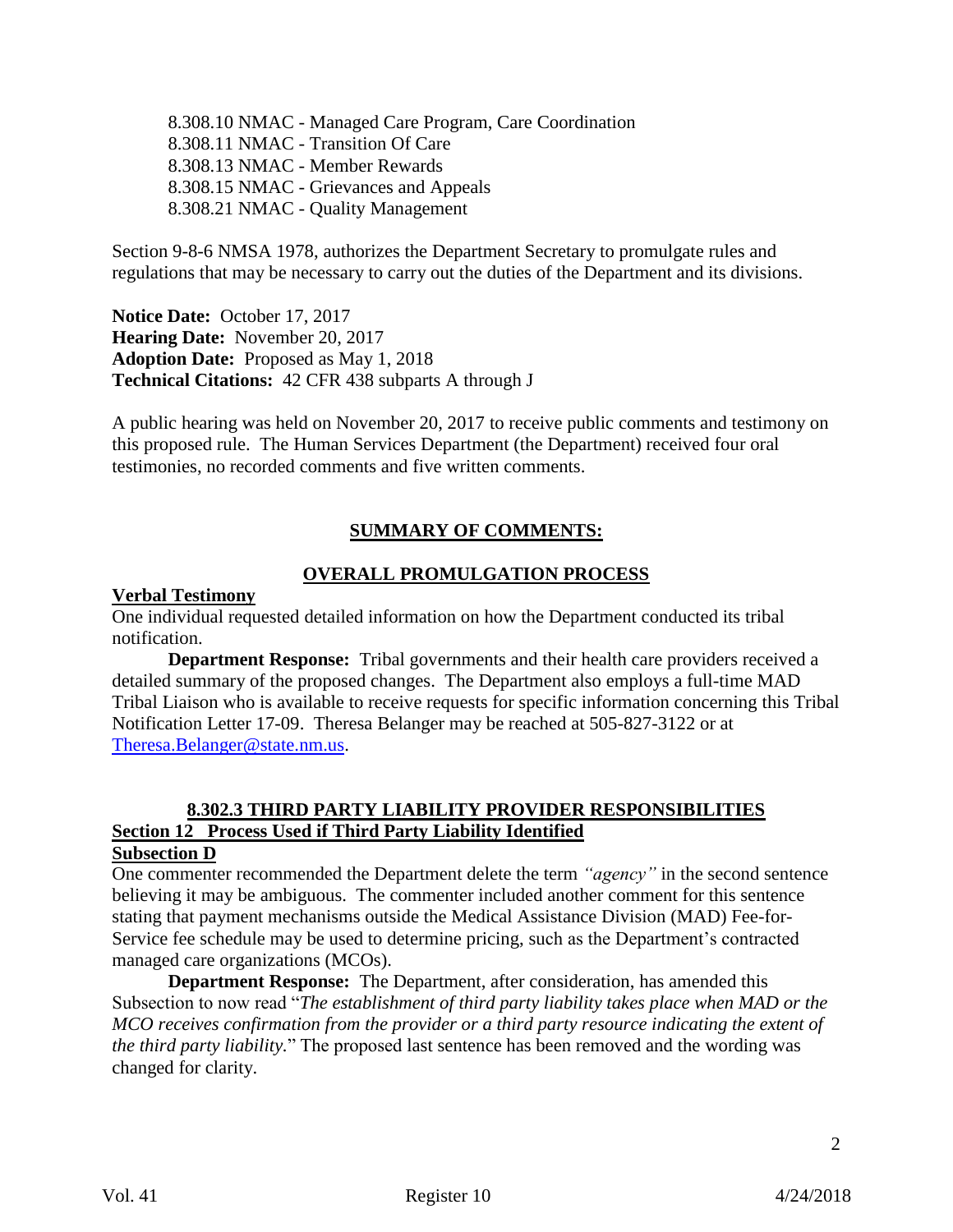## **Section 18**

# **Subsection A Insurer Responsibilities Paragraph (4)**

One commenter stated the Department's Medicaid Managed Care Service Agreement Section 4.18.13.1.4.3 allows the MCO time to finalize MCO-initiated recoveries that may take longer than 12 months and requests the Department consider amending the sentence so the Department can only receive a recovery payment if a MCO failed to initiate the recovery of the payment up to 12 months following the date of service.

**Department Response:** HSD has always recognized the 12-month period as described by the amended language. The rule was changed to state: *If the MCO fails to initiate recovery within 12 months following the original payment date, the payment must be made to HSD.*

# **CHAPTER 308 MANAGED CARE PROGRAM**

# **8.308.2 NMAC PROVIDER NETWORK**

## **General Rule Comment**

One individual provided oral testimony that supported MCOs contracting with Native American tribes providing better service for care coordination as well as the medical models being implemented by the MCOs. He said there are difficulties in accessing the four MCOs. He is pleased that MCOs are working with the tribe's Community Health Representatives (CHRs) to act as care coordinators or contact points.

**Department Response:** The Department appreciates the individual for alerting us regarding the tribal concerns. HSD will work with the MAD Tribal Liaison to further examine these concerns.

## **Section 10 Subsection A Paragraph (4)**

One commenter requested the Department consider the primary care team to be inclusive of advanced practice providers, such as physician assistants (PAs) and certified nurse practitioners (CNPs). The commenter asserted the description of a primary care team may not actually represent the existing practice of care for New Mexico patients as there are parts of New Mexico that do not readily have access to physicians to be a '*lead physician*.' The commenter further stated that currently the workforce shortage, particularly in rural areas of New Mexico, requires that a PA or CNP lead teams. The definition of a primary care team that is only led by a '*lead physician*' will further limit access to care in areas that are in dire need of services.

**Department Response:** This Paragraph did not have a proposed change; however for clarification purposes, the Department directs the commenter to Paragraph (2) of this Subsection, which allows a CNP or a PA to act as the member's PCP. Paragraph (4) is specifically for *teaching hospitals* where a team is necessary to ensure supervision of the hospital's students, residents, and interns to treat a member. The language stands as it currently exists.

## **Section 11 Subsection D Standards for Access**

One commenter expressed that allowing an increase to the radius that a member must travel for behavioral health services appears to be an attempt to bypass two significant rights in the Medicaid Act – the reasonable promptness provision found in 42 U.S.C. § 1396a(a)(8) and the network adequacy provision at 45 CFR § 156.230. When a network is inadequate, members may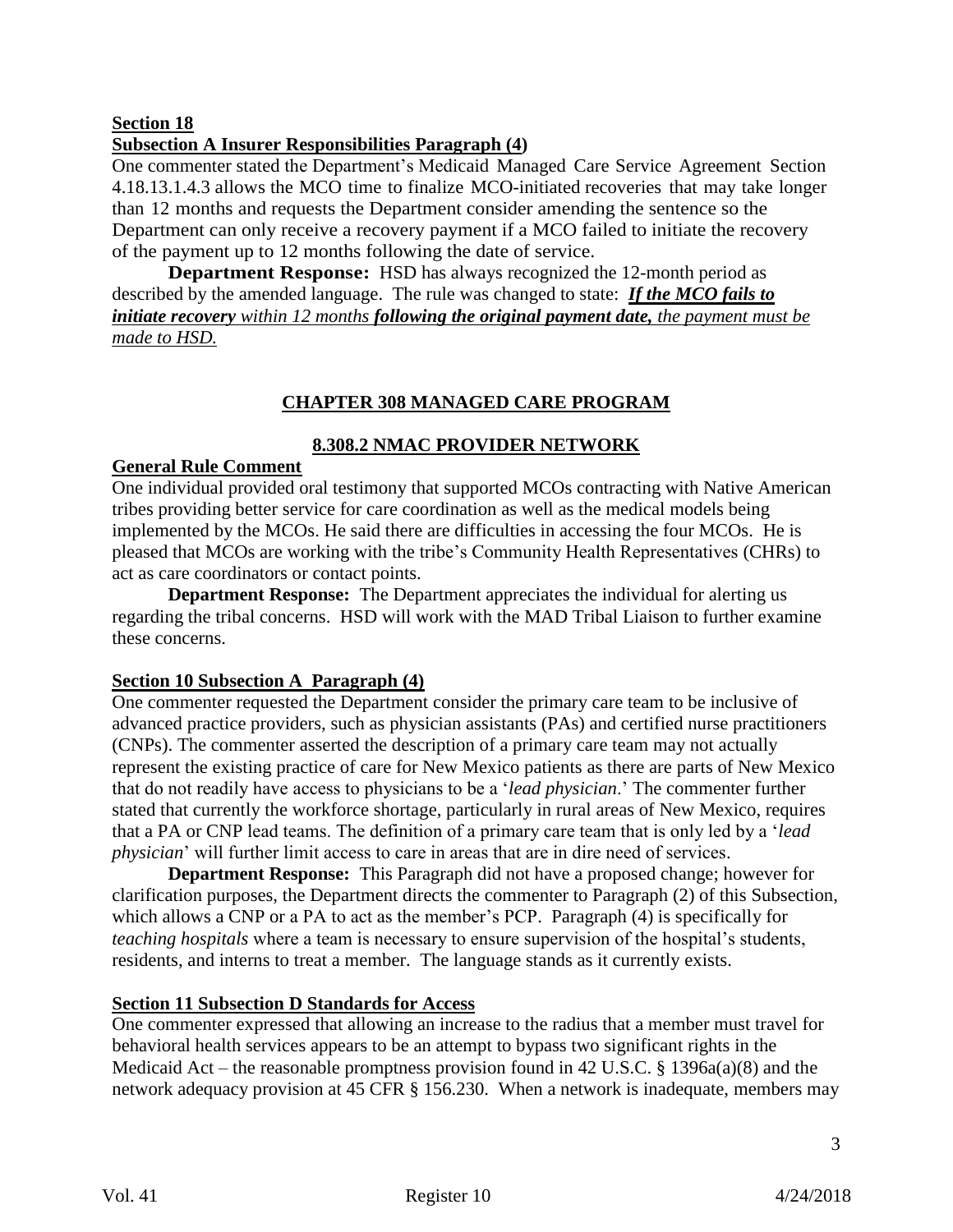have to travel long distances or wait a long time to receive care. In the worst case scenario, members may not be able to access necessary care. The commenter stated that it has been their experience that their constituency has reported long wait times for services or that there is an inability to access services either in their communities or statewide. The commenter said that it is not unusual for children in communities outside the Rio Grande corridor to be told that although they might be eligible for a service, there are no providers available in their communities. The MCOs informed the commenter's constituency that the members were not being denied the service because there wasn't a provider available. Therefore, the MCOs believed they were not denying the service which prevents the members from requesting a MCO Member Appeal.

**Department Response:** It is not the intent of the rule to reduce the availability of behavioral health services to recipients in underserved areas. This rule does not actually change the Standards for Access for behavioral health. The current rule does not specify the Standards of Access for behavioral health in terms of a percentage of members in rural or frontier counties and the distance of travel. However, such information is contained in the HSD contracts with the MCOs. The new information on the Standards of Access in the proposed rule is consistent with the current MCO contracts. In the proposed rule, under Section 12, Access to Care, the waiting time requirements for behavioral health appointments are stated and have not been reduced from the current rule. Subsection E under Section 12 continues to state that *"For non-urgent behavioral health care, the request for appointment time shall be no more than 14 calendar days, unless the member requests a later time."*

One of the primary goals of HSD is to help encourage and develop behavioral health providers in underserved areas. As part of its Strategic Plan, the Behavioral Health Collaborative has a workforce group specifically designated to help with the issue of behavioral health services in underserved areas.

In order to add clarity to the MCO requirements, the final rule has additional wording that states **"The MCO must provide transportation as necessary to meet the Standards of Access."**

# **Section 12 Access to Health Care Services**

# **Subsection C**

One commenter asked if the requirement for routine asymptomatic member-initiated dental appointment turn-around time is only for a member who is already an established patient of the dental practice.

**Department Response:** The Department thanks the commenter for seeking clarification. The Department does not make a distinction between new patients and established patients. The language stands as proposed.

#### **Subsection L**

One commenter appreciated the Department setting specific and short timelines for a prescription to be ready for pick up.

**Department Response:** The Department welcomes the commenter's appreciation. The language stands as proposed.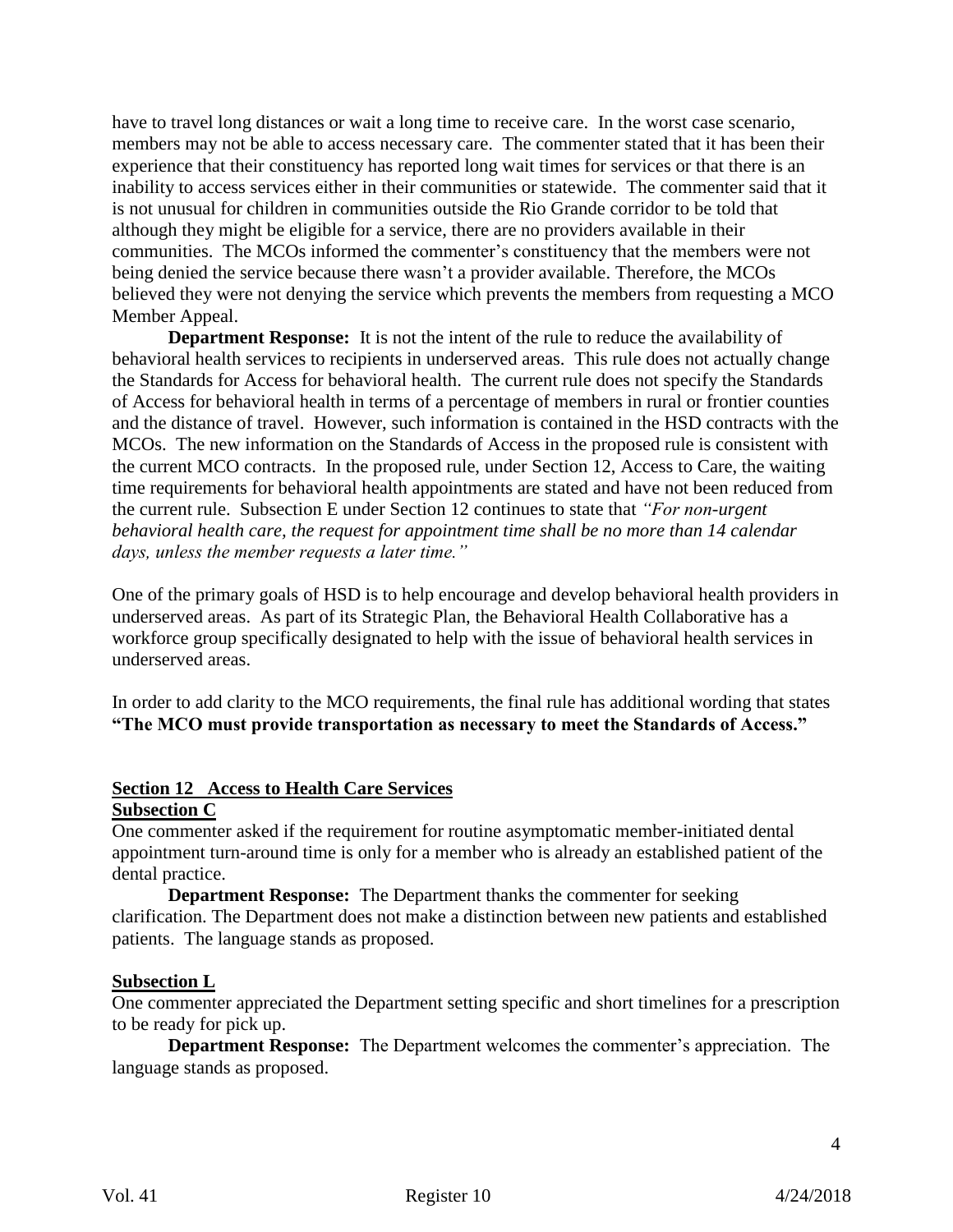#### **Subsection R**

One commenter appreciated that the requirement to provide behavioral health crisis care face-toface within two hours will be part of this rule.

**Department Response:** The Department welcomes the commenter's support. The language stands as proposed.

#### **Section 16 Standards for Credentialing and Re-credentialing**

One commenter described being frustrated that the Department has not availed itself to provide instructions to simplify and streamline the MCO credentialing process for behavioral health providers, particularly smaller provider agencies. A behavioral health agency must provide each MCO with the same information which is duplicative and expensive to the agency attempting to enter into a contract with each MCO. The commenter directs the Department to 42 CFR 438.217 which requires the Department to establish and maintain a uniform credentialing and recredentialing policy. The commenter recommended the Department design and administer a single, statewide MCO credentialing process to simplify the current administrative burden so more practitioners might be encouraged to become Medicaid providers.

**Department Response:** The Centers for Medicare and Medicaid Services (CMS) managed care final rule 42 CFR 438.214 requires contracted MCOs to follow the Department's credentialing and re-credentialing policies. The Department recognizes this as an important issue. The language stands as proposed.

#### **Section 17 Provider Transition**

One commenter stated the amendments appeared to eliminate the protections a member has when his or her provider leaves the MCO network. The proposed amendments no longer require the provider to submit a transition plan to HSD for all affected members. The commenter further stated that from the experience of the last several years, provider transitions are not uncommon and requested the proposed amendments be removed.

**Department Response:** The provision was removed from the proposed rule because it is not a Centers for Medicare and Medicaid Services (CMS) requirement; however, HSD still requires a transition plan. The requirement was moved to the MCO Policy Manual. The language stands as proposed.

#### **8.308.6 NMAC ELIGIBILITY**

### **Section 9 Managed Care Eligibility Subsection C**

One commenter questioned why the term "*native*" in Native American is not capitalized.

**Department Response:** The Department adheres to standards set by the State Records Center and Archives for the New Mexico Administrative Code (NMAC) which require that certain types of words not be capitalized, such as the *human services department, centers for medicare and medicaid services,* and specifically, *native* in Native American. The Department must comply with State Records and Archives formatting requirements; therefore, the language stands as proposed.

## **Section 10 Special Situations Subsection A and 8.308.7 NMAC Section 9 Managed Care Enrollment: Subsection B Newly Eligible Recipient, and Subsection E Eligible Recipient Lock-In**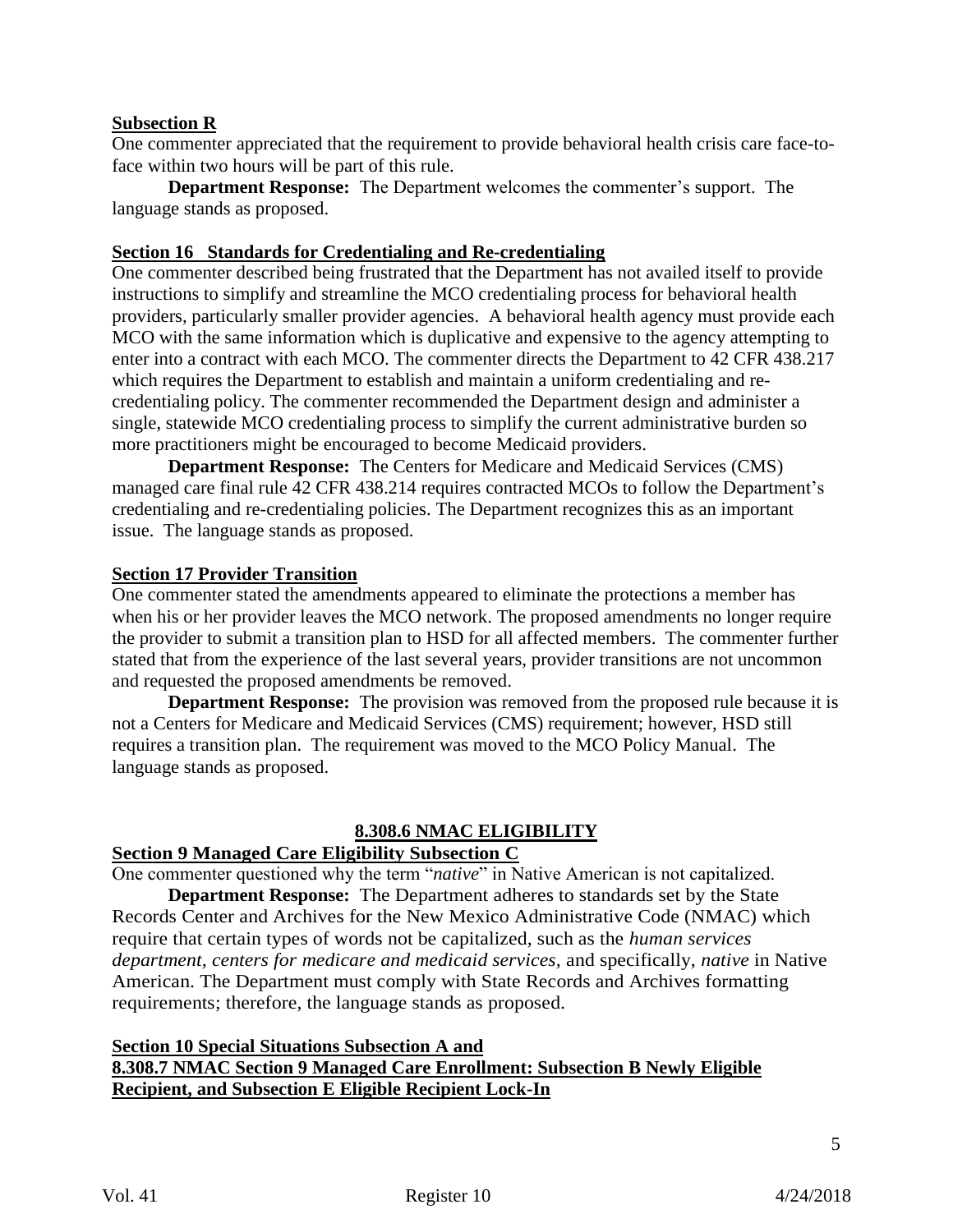The Department received comments concerning two rules: 8.308.6 NMAC and 8.308.7 NMAC with corresponding Sections and Subsections.

**(1**) The commenter contended 8.308.6 NMAC Section10 Subsection A, 8.308.7 NMAC Section 9 Subsection B; and 8.308.7 Section 9 Subsection E may treat similarly situated members differently, because the effective date of enrollment for a newborn is the first of the month in which the baby was born, regardless of the actual date of birth. Thus, a baby born earlier in the month may have more time to change MCOs than a baby born later in the month. In this example, the latter member would effectively be afforded only two months to change MCOs. In contrast, if a member were born on November 1, 2017, that member would be allowed three full months to change MCOs. To avoid this potential inequity, the commenter suggested the Department maintain the time frame as 90 calendar days. **(2)** The commenter pointed out a potential conflict with the proposed rule language as the January 1, 2018 revised Medicaid Managed Care Services Agreement Amendment 8 Section 4.2.5.4 states *"The mother shall have one (1) opportunity anytime during the ninety (90) Calendar Days from the effective date of enrollment to change the newborn's MCO assignment."* The commenter recommended in order to avoid possible inequity and conflict, Sections and Subsections of 8.308.6.10.A, 8.308.7.9.B; and 8.308.7.9.E should be changed to afford 90 calendar days as stated in the MCO contract.

**Department Response:** The Department proposed the change because all enrollments and eligibility dates are based on *completed months* and not a specific number of calendar days. The rule clarifies how the process actually functions. The language stands as proposed.

#### **8.308.7 NMAC ENROLLMENT AND DISENROLLMENT**

#### **Section 10 Disenrollment**

One commenter noted that despite the statement to the contrary, it appeared this rule gives MCOs permission to disenroll a member for behavior related to his or her disability. There was no statement about assessing whether the level of care coordination is adequate or what reasonable accommodation could be made available (such as providing additional supports and services) to continue vital Medicaid services. Further, this Section said nothing about what the Department is going to do to ensure continuity of care for that member. The commenter believed the rule must spell out the steps necessary to achieve compliance with the Americans with Disabilities Act and other legal requirements. Further, the rule must state how the Department and the MCOs will work to provide continued care for a MAP eligible individual. Implementation of the proposed rule by MCOs would be illegal, and extremely dangerous to vulnerable MAP eligible recipients.

**Department Response:** Section 10, Subsection A, of current rule states: *"The MCO shall not, under any circumstances, disenroll a member. The MCO shall not request disenrollment because of a change in the member's health status, because of his or her utilization of medical or behavioral health services, his or her diminished mental capacity, or uncooperative or disruptive behavior resulting from his or her special needs (except when his or her continued enrollment with the MCO seriously impairs the MCO's ability to furnish services to either a particular member or other members)."*

The Department agrees that the wording "*(except when his or her continued enrollment with the MCO seriously impairs the MCO's ability to furnish services to either a particular member or*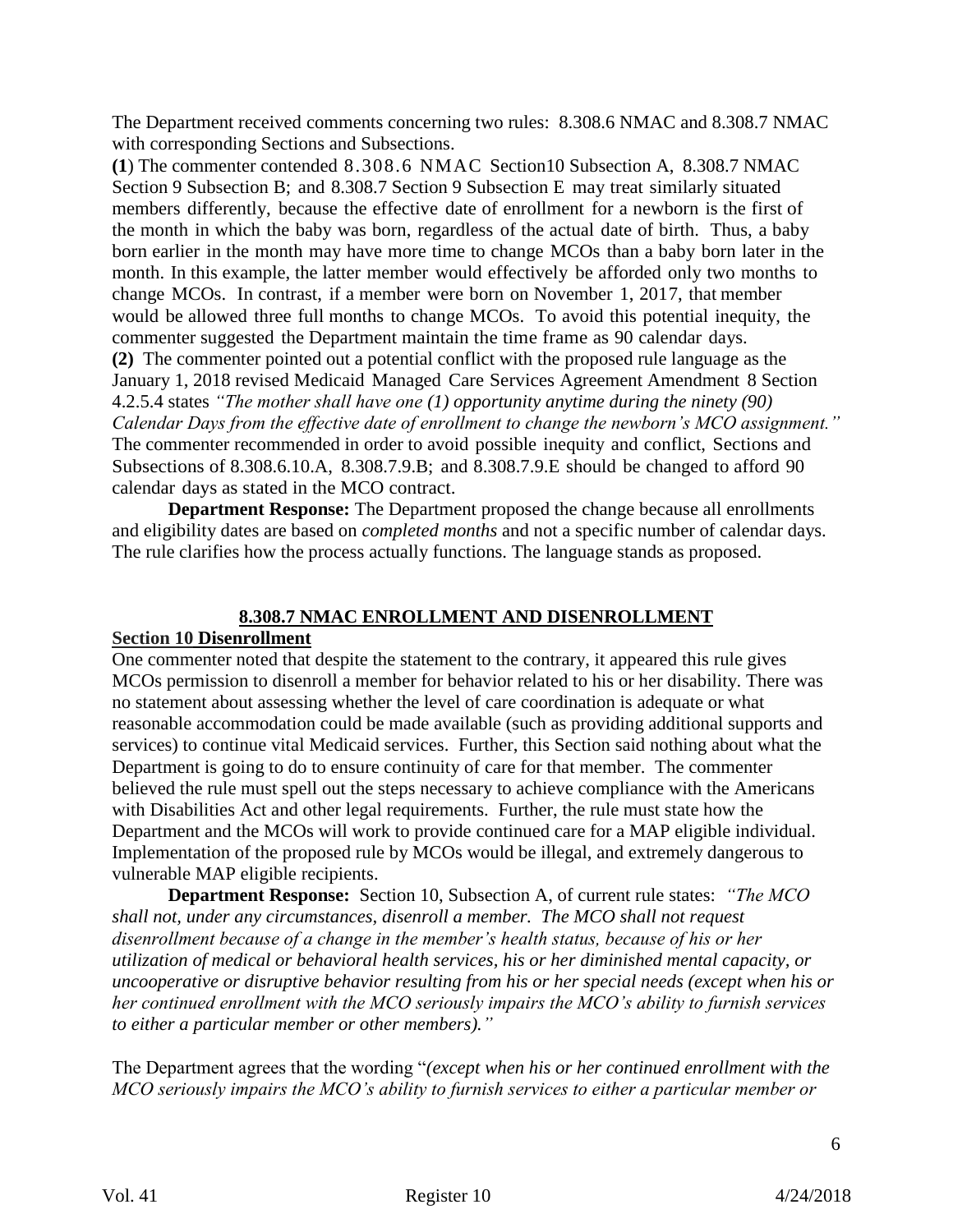*other members)*" seems to imply that the MCO, on its own, can make a decision to disenroll a member, which is not true. The way the process works is that only HSD/MAD can enroll or disenroll a member. The MCO may report a perceived inability to furnish services to a member recipient for any reason, at which point, MAD would require that supports, care coordination, and reasonable accommodation, as necessary be provided in order to continue to serve the member. In order to make this technical correction to the rule, the wording *(except when his or her continued enrollment with the MCO seriously impairs the MCO's ability to furnish services to either a particular member or other members)"* is being removed from the rule.

The Department also notes that the requirement for a MCO to comply with the Americans with Disabilities Act is in each of their contracts with HSD.

In addition, wording was added to Section 8.308.10.9 Care Coordination, Subsection A, item (2) when addressing the issue of a member refusing to participate in Care Coordination, to state *"The member remains enrolled with the MCO with no reduction in the availability of services."*

#### **8.308.8 NMAC MEMBER RIGHTS, RESPONSIBILITIES, AND EDUCATION Section 11 Rights and Responsibilities Subsection A Paragraph 15 Verbal Testimony**

One individual providing oral testimony requested clarification on what the Department means by *"any other applicable federal and state laws."*

**Department Response:** The Department thanks the individual for bringing this question forward for clarification. A member in a MCO has a number of federal and state laws which protect his or her health care rights. That same member also has other rights as a resident of New Mexico and the United States which may provide other protections concerning the member's health care. The Department, in this rule, provides that all the applicable statutes, laws, regulations and rules that may apply to distinct populations are to be followed. The language stands as proposed.

## **Section11 Member Rights and Responsibilities Subsection A Paragraph (10)**

One commenter provided information that a number of their many clients face tremendous difficulty exercising their right to appeal MCO adverse action decisions. The commenter believed the proposed language will make the process even less clear by blurring the grievance, appeal and administrative hearing avenues. The commenter suggested that to accurately inform members of their rights to grieve or appeal, the rights must be listed separately and recommended Subsection A Paragraph (10) be divided into two paragraphs to read *"(10) to voice grievances concerning the care provided by the MCO; (11) to appeal any action regarding medicaid services that the member believes is erroneous; see 42 CFR 431.220.*"

**Department Response:** The Department agrees with the commenter that Paragraph (10) be revised and renumbered. Paragraph (10), (11) and (12) reads:

*"(10) to voice grievances concerning the care provided by the MCO;*

*(11) to appeal any action regarding medicaid services that the member or his or her authorized representative or authorized provider believes is erroneous;*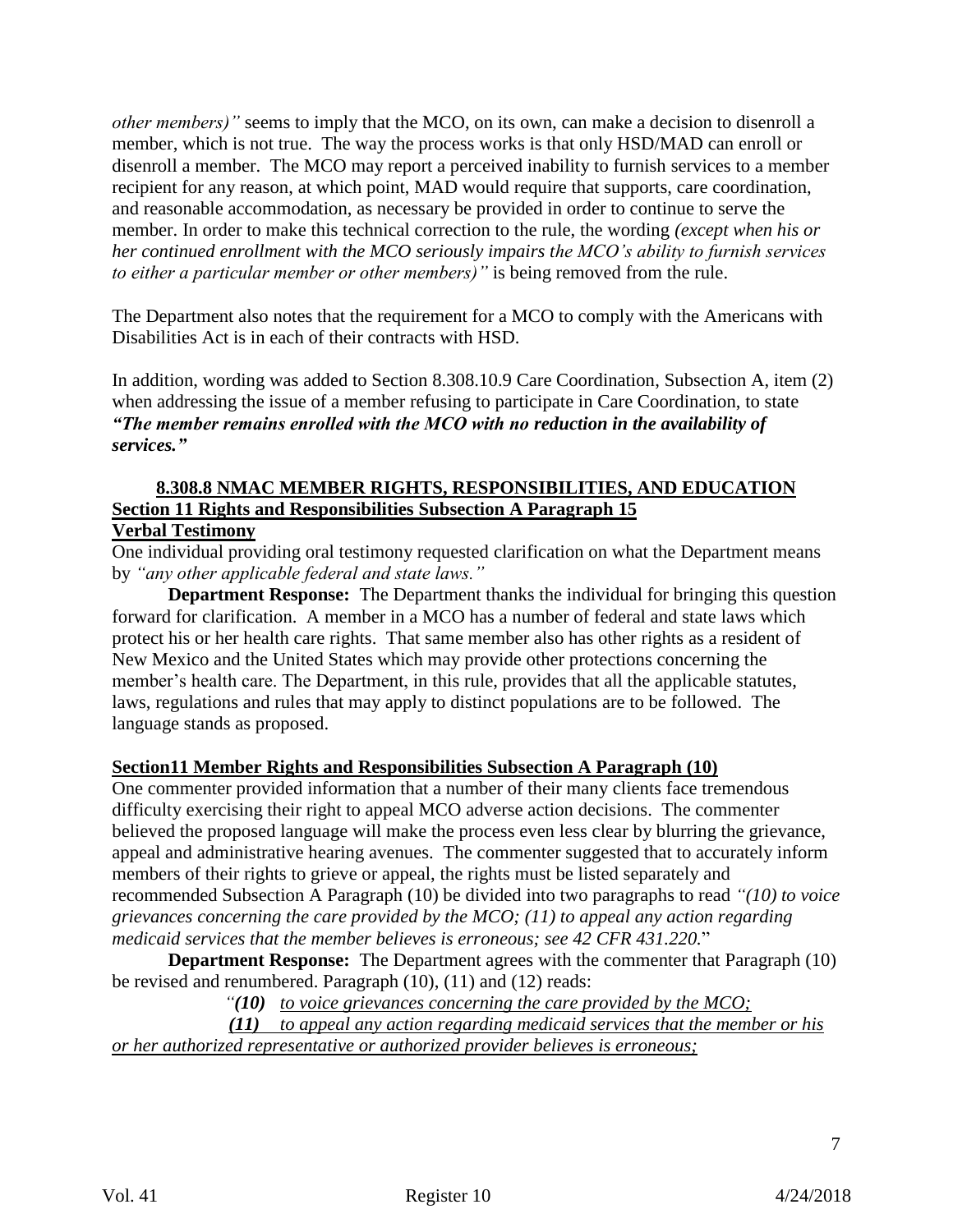*(12) to protect the member, his or her authorized representative or authorized provider who uses the grievance, appeal, and HSD administrative hearing processes from fear of retaliation;*"

# **Section 12 Member Health Records**

One commenter contended the proposed amendment rewrites language regarding a member's access to his or her records as it appears Section 12 is designed to limit access to the member's electronic records only. As is widely known, there are many people in New Mexico who do not have internet access in their homes. The commenter believes the Department must make provisions for access to paper copies of the member's records who cannot receive an electronic version of their medical records in a manner that protects their health care record privacy. The Department's clear obligations to provide Medicaid eligible recipients with access to their records is not met by limiting that access to electronic records.

**Department Response:** The Department directs the commenter to 8.310.2 Section 13 which states "*A provider cannot bill a MAP eligible recipient or his or her authorized representative for the copying of the MAP eligible recipient's records, and must provide copies of the MAP eligible recipient's records to other providers upon request of the MAP eligible recipient.*" The Department instructs providers they cannot charge an eligible recipient or member or the member's other providers for printed or electronic copies of member's medical records. The amendments to Section 12 of this rule do not limit a member to receiving his or her health records to electronic media; but instead, to continue to require a provider to prepare the records in an electronic format, if so requested by the member. The member under 8.310.2 NMAC may also request a printed copy of his or her health record. The Department has amended the final rule to read "*The MCO shall provide a member with access to electronic or hard copy versions of his or her personal health records.*"

# **8.308.9 NMAC BENEFIT PACKAGE**

# **Section 10 Medical Assistance Division Program Rules**

One commenter agreed that covered services should be provided in the amount, duration and scope to reasonably achieve its purpose as stated in 42 CFR 440.230.

**Department Response:** The Department appreciates the commenter's response. The language stands as proposed.

## **Section 11 General Program Description**

One commenter expressed a number of concerns and challenges their clients are facing with securing initial and ongoing care coordination from the MCOs. In particular, the clients with behavioral health concerns have faced difficulties accessing care coordination. Often the clients received a list of resources instead of coordination. The commenter requested the Department ensure that its contracted MCOs provide this service in Centennial Care.

**Department Response:** The Department welcomes the opportunity to proactively work with its MCOs to ensure that those members who qualify for care coordination receive quality, responsive and accountable coordination to assist the member in accessing his or her covered benefits. The Department thanks the commenter for bringing forward these concerns which relate to administration of the Centennial Care program and not to the content of the rule. The language stands as proposed.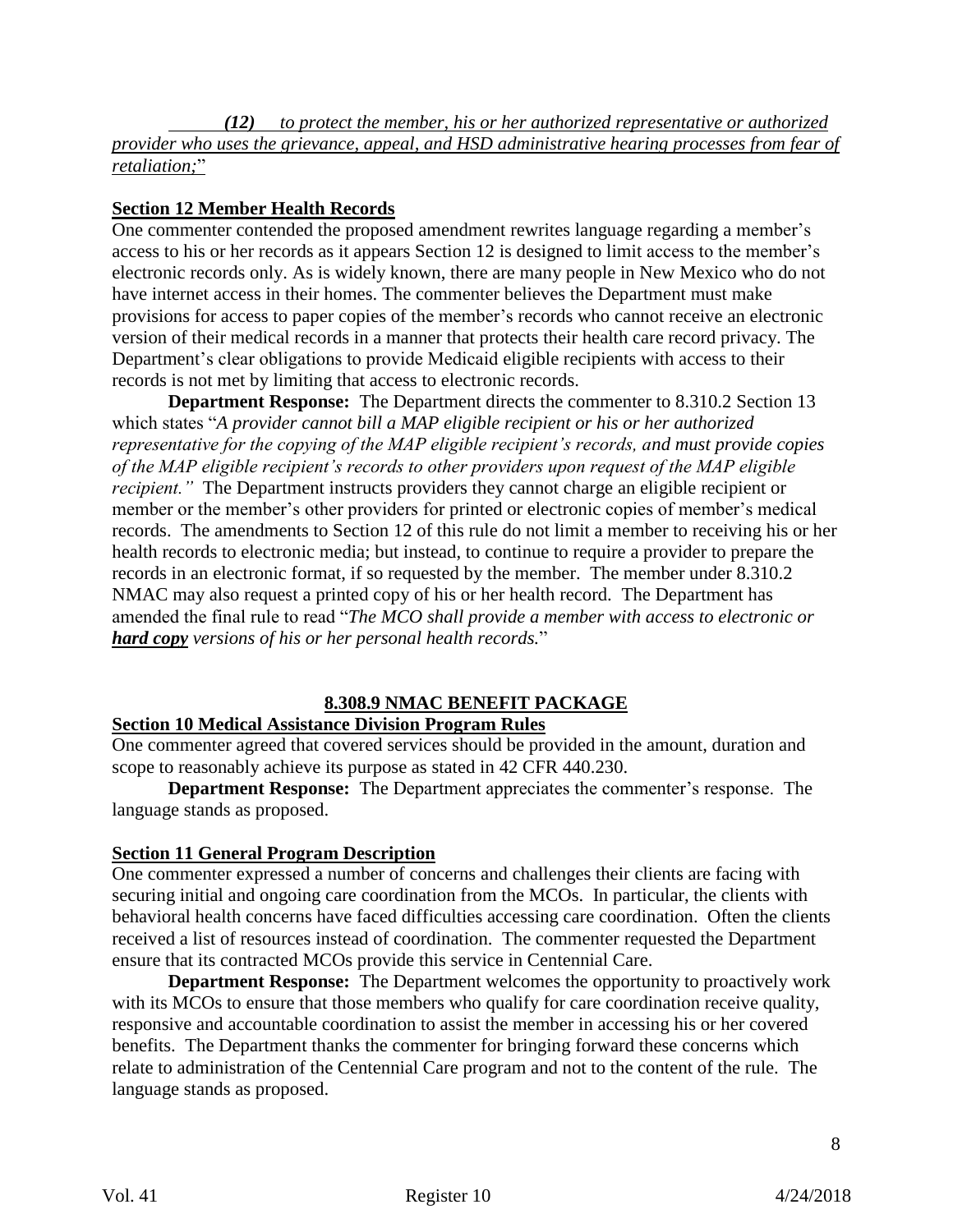# **Subsection E**

The commenter asserted the Department and its MCOs are not providing parity to behavioral health services in the same manner as physical health services. The commenter reported members are told they are eligible for a behavioral health service and then told that the services do not exist in the members' community. The MCO offered no further assistance to help the members obtain access to services. The commenter went on to state that if the service were for a member with asthma, the MCO would not let the member go without treatment, while if the member meets the criteria for Serious Emotional Disturbance (SED), the member goes without services because the service is not available in his or her community.

**Department Response:** The Department thanks the commenter for expressing these important concerns on behalf of their clients. The Department has conducted the federally required Behavioral Health Parity Analysis. The analysis is available on HSD's website at: [http://www.hsd.state.nm.us/LookingForInformation/nm-mhpaea-report-final-mental-health](http://www.hsd.state.nm.us/LookingForInformation/nm-mhpaea-report-final-mental-health-parity-report-for-website.pdf)[parity-report-for-website.pdf.](http://www.hsd.state.nm.us/LookingForInformation/nm-mhpaea-report-final-mental-health-parity-report-for-website.pdf) The language stands as proposed.

# **Section 12 General Covered Services**

## **Subsection I**

The commenter appreciated the Department appropriately including oxygen as covered durable medical equipment.

**Department Response:** The Department thanks the commenter and the language stands as proposed.

## **Subsection L (renumbered as** *Subsection M* **in final rule)**

The commenter appreciated the Department expanding home health agency services and other nursing care. The proposed language provided an explanation of the different avenues by which member children may access personal care services.

**Department Response:** The Department thanks the commenter and the language stands as proposed.

#### **Subsection R (renumbered as** *Subsection T* **in final rule)**

The Department received two comments on this Section.

**(1)** The commenter expressed confusion with this Section, wondering why the amendment fails to address the broad group of physical health benefits offered under this Section; instead the Department appeared to have limited services to school-based settings and wondered why it is specifically addressing birthing benefits.

**Department Response:** Subsection S (now Subsection T) is not intended to include all services. The entire Section 12 enumerates various covered services. This Subsection is intended to describe only some additional separate physician and professional services, not otherwise included in Section 12. Various birthing options are included to assure all options are made available to a member. The wording and numbering has been revised to make the meaning clearer. The amended Subsection T reads:

"*T. Physical health services:*

*(1) Primary care and specialty care services are found in the following NMAC rules: 8.310.2, 8.310.3, 8.320.2, and 8.320.6. The services are rendered in a hospital, clinic, center, office, school-based setting, and facilities and settings as approved, including the home. (2) The benefits specifically include:*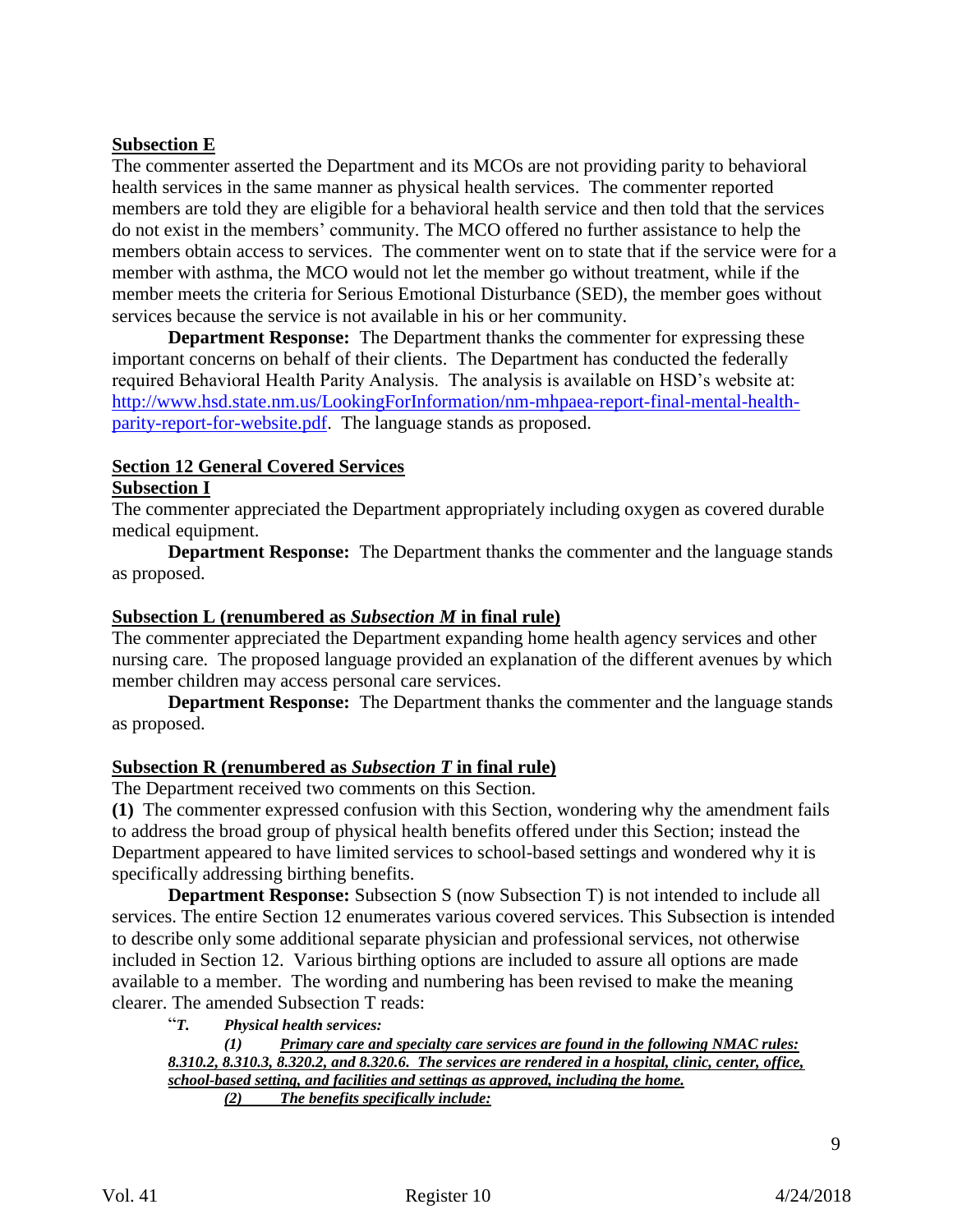- *(a) labor and delivery in a hospital;*
- *(b) labor and delivery in an eligible recipient's home;*
- *(c) labor and delivery in a midwife's unlicensed birth center;*
- *(d) labor and delivery in a department of health licensed birth center; and*
- *(e) other related birthing services performed by a certified nurse midwife or a*

*direct-entry midwife licensed by the state of New Mexico, who is either validly contracted with and fully credentialed by the MCO or validly contracted with HSD and participates in MAD birthing options program as detailed in 8.310.2 NMAC.*

*(f) The MCO shall operate a proactive prenatal care program to promote early initiation and appropriate frequency of prenatal care consistent with the standards of the American college of obstetrics and gynecology.*

*(g) The MCO shall participate in MAD's birthing options program."*

**(2)** One commenter expressed concerns that care coordination benefits were not included in this Section. The commenter believes that by not listing care coordination as a covered benefit in this Section, members are denied information about their rights to appeal an adverse determination when their health risk assessment determines a lower level of care coordination. When a lower level of care coordination is determined, a member may not have access to a benefit that could be of enormous benefit to a member with complex needs.

**Department Response:** Care coordination is not a covered benefit in Centennial Care but rather a service for eligible members provided by the managed care organizations based on member need. For more information about the care coordination program, see 8.308.10 NMAC. The language stands as proposed.

#### **Section 14 Pharmacy Services**

#### **Subsection D**

One commenter supported the Department's language that directs a MCO to cover a brand name drug or drug item that is not generally on his or her MCO's formulary or preferred drug list (PDL) when a MCO expedited or standard member appeal final decision or HSD expedited or standard administrative hearing final decision has determined the drug or item is medically necessary for the member.

**Department Response:** The Department appreciates the commenter's support. The language stands as proposed.

#### **Subsection I**

One commenter believed the Department's decision to expand its coverage of over-the-counter (OTC) items will provide members with early intervention, prevention, or maintenance regimens that can reduce the possibility of an acute illness requiring more intensive or costly medical intervention. The commenter particularly appreciated that HSD recognized its obligation to provide medically necessary OTCs to members under 21 years of age as required by the Early and Periodic Screening Diagnosis and Treatment (EPSDT) program.

**Department Response:** The Department appreciates the comment. The language stands as proposed.

#### **Section 15 Early and Periodic Screening Diagnosis and Treatment Services Subsection F Tot-to-Teen Health Checks**

One commenter believed it is incredibly important the Department decided to include language not only ensuring EPSDT age appropriate health screens, but that referrals, and appropriate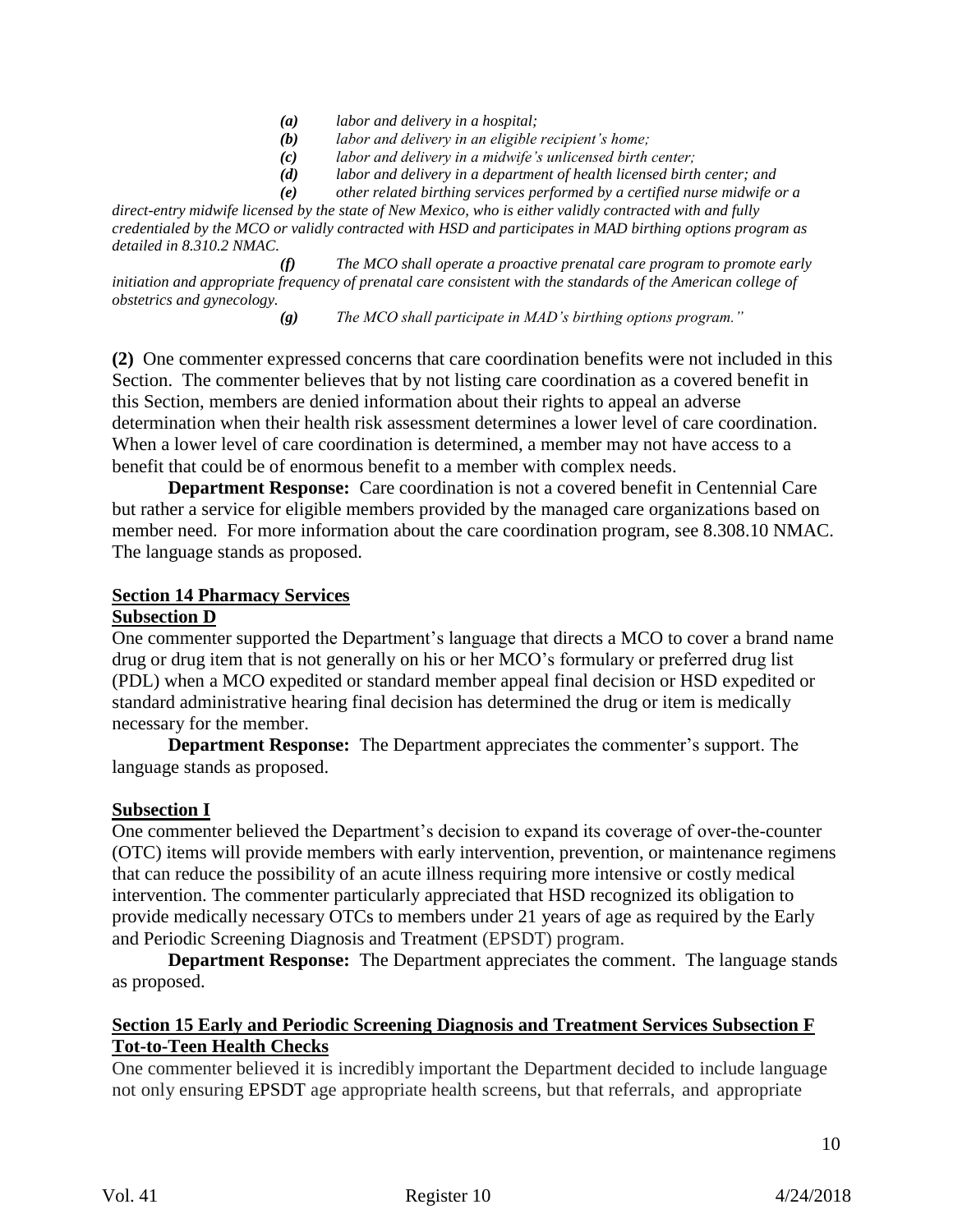services and follow-up care must be ensured as well. This has always been the case, yet there is value in making this right explicit.

**Department Response:** Subsection F refers to referrals and follow-up care. To emphasize the importance of those aspects of the EPSDT program, a citation has been added to direct the reader to the 8.320.2 NMAC rule for more information; otherwise, the language stands as proposed.

#### **Section 16 Reproductive Health Services Subsection A Paragraph (2)**

One commenter is grateful for the inclusion of Plan B and long-acting reversible contraception, as they are important options for women.

**Department Response:** The Department thanks the commenter for supporting the amended language. The language stands as proposed.

# **Section 17 Preventive Physical Health Services**

#### **Subsection G Screens Paragraph (6)**

One commenter appreciated the listing of several types of mandatory screening exams and more detailed requirements for EPSDT screening for elevated blood lead levels for infant members as it can identify children who may experience a developmental delay due to lead exposure.

**Department Response:** The Department thanks the commenter. Information regarding blood lead level testing and other screenings is updated as necessary through a MAD supplement to program rules. The language stands as proposed.

# **Section 19 Behavioral Health Services**

## **Subsection A Paragraph (1)**

The Department found a technical error in the coverage span for a member to receive Applied Behavior Analysis (ABA) services. The amended Paragraph reads "*1) Applied behavior analysis: The benefit package includes applied behavior analysis (ABA) services for a member 12 months of age up to 21 years of age who has a well-documented medical diagnosis of autism spectrum disorder (ASD), and for a member 12 months to three years of age who has a welldocumented risk for the development of ASD. The need for ABA services must be identified in the member's tot to teen healthcheck screen or another diagnostic evaluation furnished through a healthcheck referral."*

# **Subsection A Paragraph (5) Crisis Services**

# **Verbal Testimony**

One individual provided oral testimony expressing concern as to who is responsible for the care of a member when family members are contributing. The individual reminded the Department of its new verbiage that says *"treat first"* and is wondering when a member's family and community are involved. The parties need to first do the psych-social evaluation and figure out the services for the member, not only for his or her own safekeeping, but also for the safekeeping of the community. The commenter asked when a member resides in-between Bernalillo and Santa Fe counties, which county will provide better services?

**Department Response:** The Department appreciates the individual bringing this concern to its attention. The Department agrees that family and community support is a vital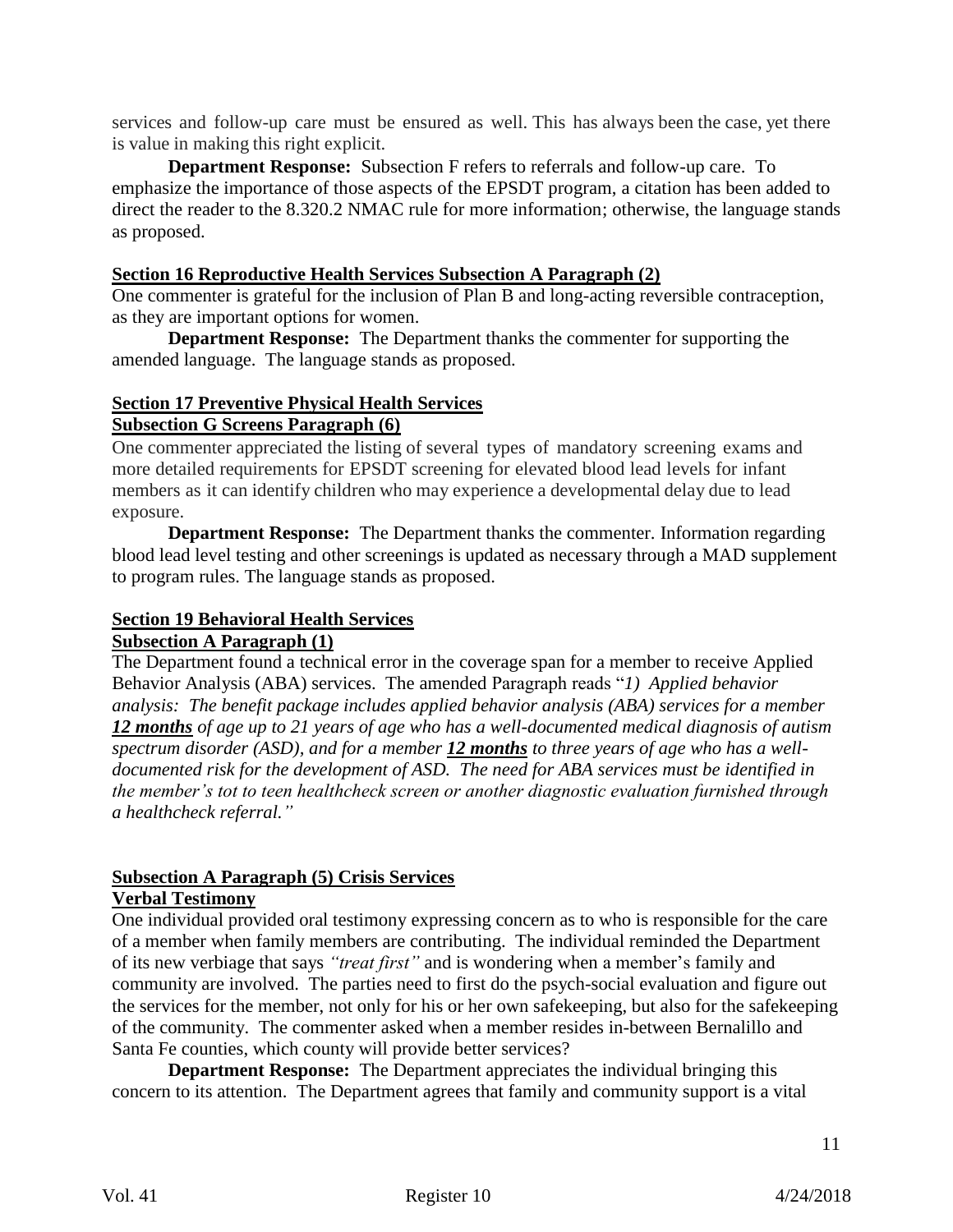component to a member's treatment. The concept of *'treat first'* allows a behavioral health practitioner to immediately provide services to the member until such time as a full evaluation or assessment is completed. Concerning the individual's request for the Department to recommend a county with *"better"* services, the Department cannot comment on the quality of services in individual counties. The language stands as proposed.

## **Subsection A Paragraph (5)**

There were three oral testimonies presented by three individuals concerning Paragraph (5). The individuals stated the proposed language refers to three types of crisis services: *(a) 24-hour crisis telephone support; (b) mobile crisis teams; and (c) crisis triage centers*; however, Item (c) is not defined in the proposed rule language. Individuals stated that Bernalillo and Santa Fe counties are looking into or developing initiatives for crisis treatment services. As the proposed language does not provide details, the individuals:

> **(a)** requested a definition as to what constitutes short-term residential stabilization;

**(b)** sought a time frame when the Department of Health (DOH) will promulgate NMAC rules for crisis centers; and

**(c)** requested a determination if there will be some coverage for non-residential crisis treatment services.

**Department Response:** The Department thanks the individuals providing testimony for appearing in person to voice their concerns. The Department plans to issue rules that will address the commenter's concerns regarding short-term and non-residential crisis treatment. The Department cannot comment on the timeline for DOH to promulgate its rules for crisis centers. The language stands as proposed.

## **Subsections A and B**

One commenter asserted that while these Sections stated the MCOs shall cover the listed behavioral health services, the Department has not fulfilled its duty to ensure the services that the MCOs must provide are indeed available. The commenter requested HSD make the commitment to develop a statewide behavioral health system that includes medically necessary and legally required services available to members in need of the services. As an example of this, the commenter pointed out that many of the listed community-based services that should be available for children and youth are not available statewide. These services include, but are not limited to: Behavior Management Skills, Day Treatment Services, Multi-systemic Therapy, Psych-social Treatment, Treatment Foster Care I and II, Behavioral Health Respite Care, Family Support Services, Non-accredited Residential Treatment Centers (RTC) and group homes. Accredited Residential Treatment Centers are in limited numbers in the state. Each residential placement facility can choose which child or youth it admits. Children who are rejected by all RTCs in the state are sent to the most restrictive settings available – out of state, away from their families and communities. In other words, the Department pays MCOs a capitated rate per member per month for services that are not provided by the MCO. Children in need of these services do not get them despite the promise to members and the CMS that they would be available. The commenter contended the Department has not done its duty to ensure these services are provided.

**Department Response:** The proposed changes to this Section include new crisis services and a clarification of Medication Assisted Treatment in Opioid Treatment Programs. The comment does not relate to the proposed changes. The language stands as proposed.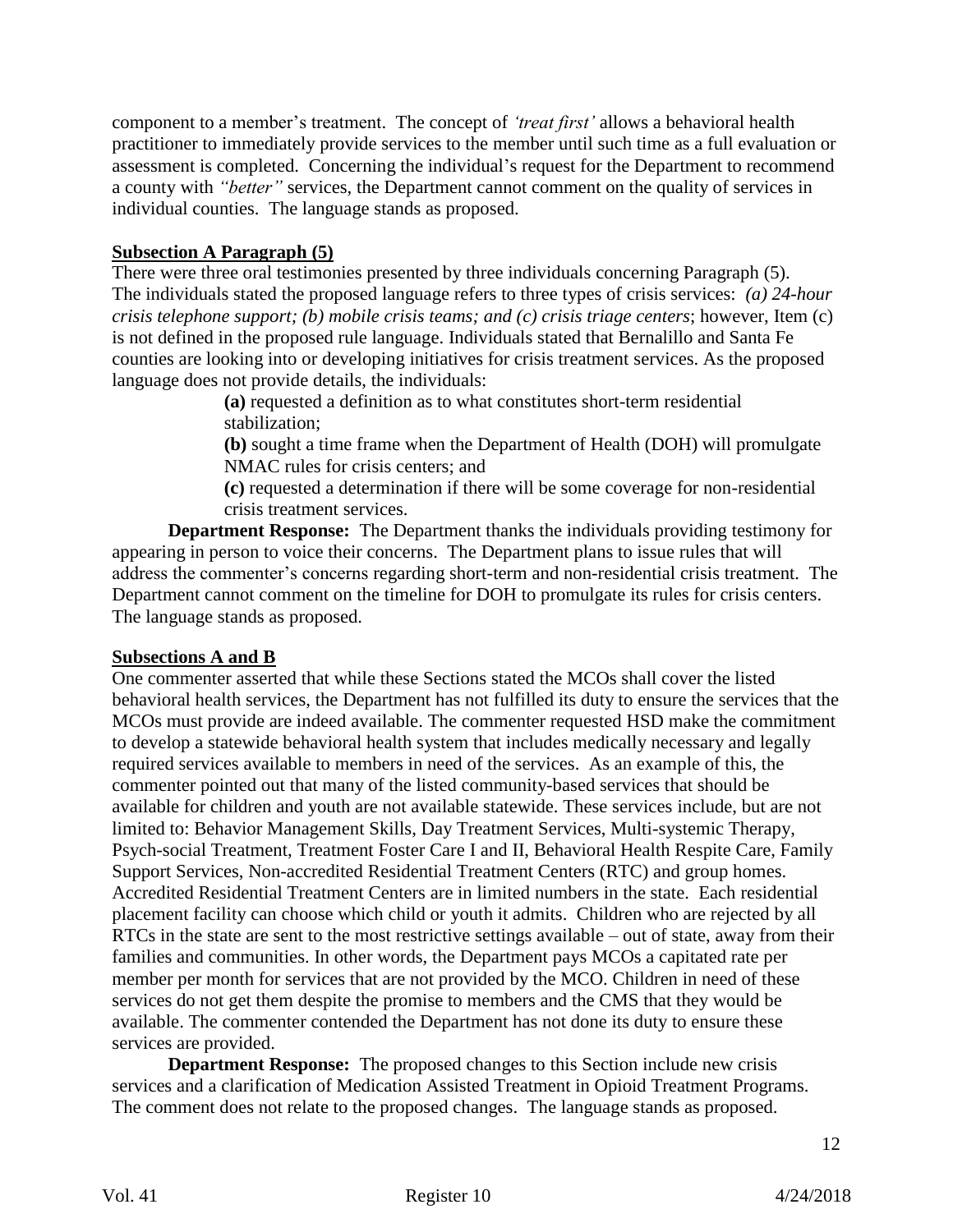## **Section 24 Emergency and Post Stabilization Services**

The commenter believed this Section may have been incorrectly numbered. It appears that it should be *8.308.9.24* instead of *8.308.2*. It is very helpful to have the wording from the federal regulation to ensure members have the full benefit of emergency and post-stabilization services.

**Department Response:** The Department thanks the commenter for alerting it of this error and for its support of the proposed language. The Section citation now reads *"8.308.9.24"*.

# **Section 25 Additional Coverage Requirements**

#### **General Comment**

One commenter stated that it is very helpful to have the wording of the federal regulation related to medical necessity, authorization requirements and comparability to Fee-for-Service Medicaid coverage.

**Department Response:** The Department thanks the commenter for the observation. The language stands as proposed.

#### **Subsection E Additional Coverage Requirements Paragraph (7) Item (a)**

One commenter suggested the proposed language may create confusion and controversy because it is not well aligned with current statutory law and the Medicaid Managed Care Services Agreements. NMSA 1978, Section 27-2-12.18 requires a response within three business days when a uniform prior authorization form is used. Section 4.12.10.1.7 of the Agreements is to the same effect. The commenter recommended the Department remove Item (a) or align Item (a) to the Department's Medicaid Managed Care Agreement Section 4.12.10.1.7.

**Department Response:** The 24-hour response requirement is in the federal act and in the CMS final rule of May 5, 2016 related to managed care. The language stands as proposed.

# **8.308.10 NMAC CARE COORDINATION**

## **General Comments on Section 10**

One commenter stated it continues to be gravely concerning that despite the Centennial Care's lofty goals and the legal requirements created by federal regulations, state rules, the MCO contracts and the MCO Policy Manual, care coordination does not provide comprehensive and integrated care for individuals with behavioral health care needs.

**(1)** The commenter stated care coordination must meet the requirements of the governing federal regulation, including the requirement that the services be provided *"Between settings of care, including appropriate discharge planning for short term and long-term hospital and institutional stays."* 42 CFR § 438.208 (b)(2)(i) (commenter's *emphasis* added). Although the current language in the proposed rule stated care coordination will facilitate access to services and actively manage transitions of care including participation in discharge planning, the commenter has often witnessed situations where care coordinators were not actively involved in discharge planning when a member was hospitalized or placed in an institutional facility. The current and proposed language does not define the circumstances in which a hospitalized member receives an in-person visit.

**(2)** Every child in an out-of-home placement requires Level 2 or 3 care coordination. To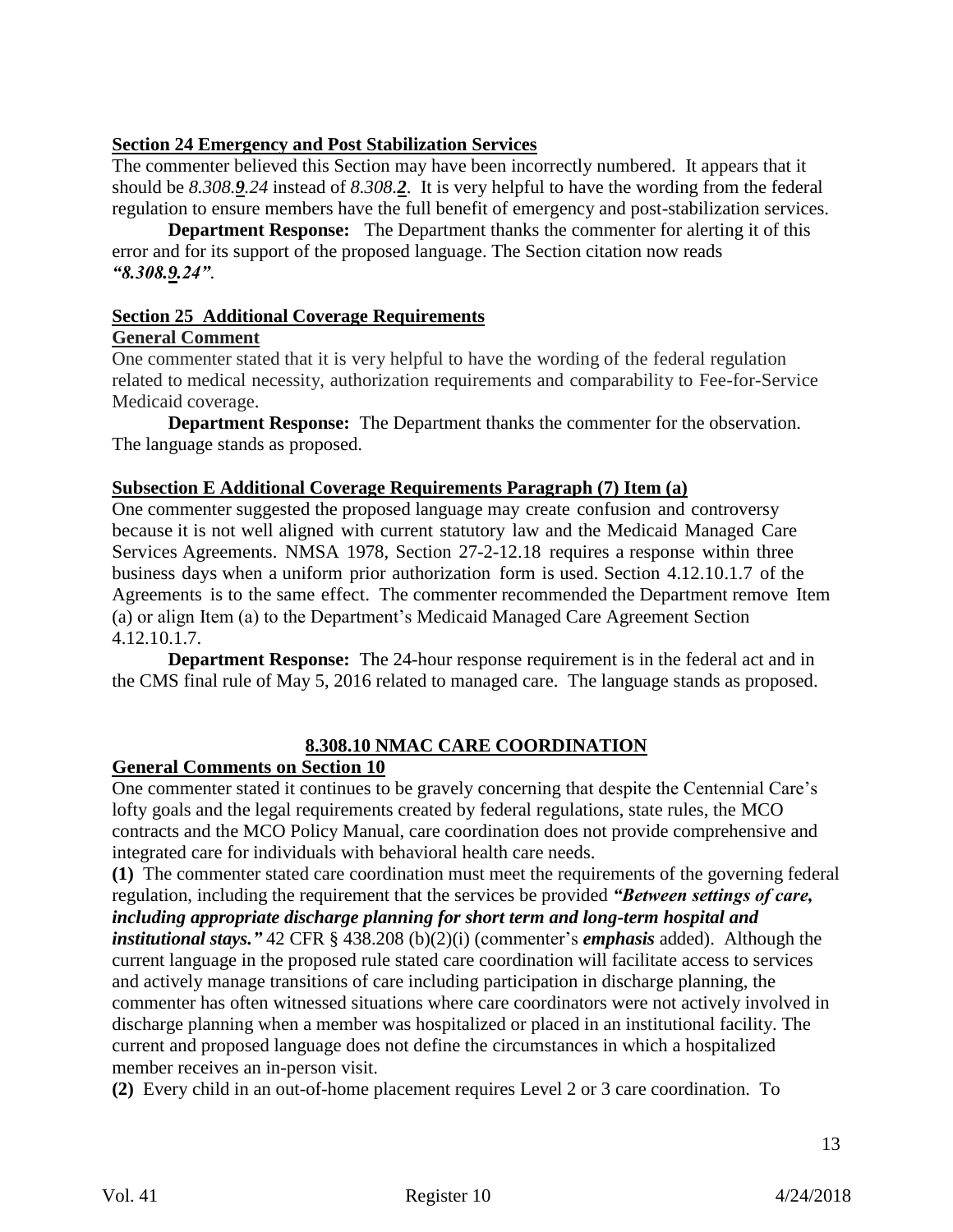minimize the likelihood that a child does not return to an out-of-home placement once discharged, the commenter stated it is imperative that care coordination begin while a child is in the out-of-home behavioral health placement, regardless of type, to guarantee continuity of care and actual connection with community-based services.

**Department Response:** Care coordination requirements for transitions of care are listed in 8.308.11. Additional care coordination requirements for transition of care are contained in the MCO agreements and the MCO Policy Manual. The language stands as proposed.

#### **Section 9 Subsection G Electronic Visit Verification (EVV) System**

One commenter stated the EVV configuration has a seven-day lag time which does not allow for gaps including late and missed visits to be addressed immediately. The Department removed this information from MCO Report #35. To be consistent, this information should be removed in this Section, as well. The commenter recommended the Department make the following revision *"(3) The MCO shall monitor and use information from the electronic verification system to verify that services are provided as specified in the member's CCP, and in accordance with the established schedule, including verification of the amount, frequency, duration, and the scope of each service."*

**Department Response:** The Department thanks the commenter for its recommendation and, after review, has revised Subsection G to read *"(1) The MCO, together with the other MCOs, shall contract with a vendor to implement an electronic visit verification system in accordance with the federal Twenty First Century Cures Act. (2) The MCO shall maintain an EVV system capable of leveraging up to date technology as it emerges to improve functionality in all areas of the State, including rural areas."*

## **8.308.11 NMAC TRANSITION OF CARE**

# **Section 9 Transition of Care**

## **Verbal Testimony**

The individual requested the Department work with its Income Support Division to ensure staff is uniformly trained.

**Department Response:** This testimony does not relate specifically to 8.308.11 NMAC. The language stands as proposed.

The Department received four comments concerning the opening of Section 9.

**(1)** One commenter drew the Department's attention to the third sentence of the opening of this Section which states *"Care coordination will be provided to members…"* The commenter recommended the Department amend the sentence to read, *"Care coordination will be offered to members who are..."* as a member has the right to decline care coordination services.

**Department Response:** The Department agrees with the commenter and the language will now read as recommended by the commenter.

**(2)** One commenter requested the Department reconsider its itemized Paragraph listing **(1)** through **(6)** of the opening description of Section 9 as to which members qualify for transitional care coordination services. The commenter stated there are "special circumstances" that would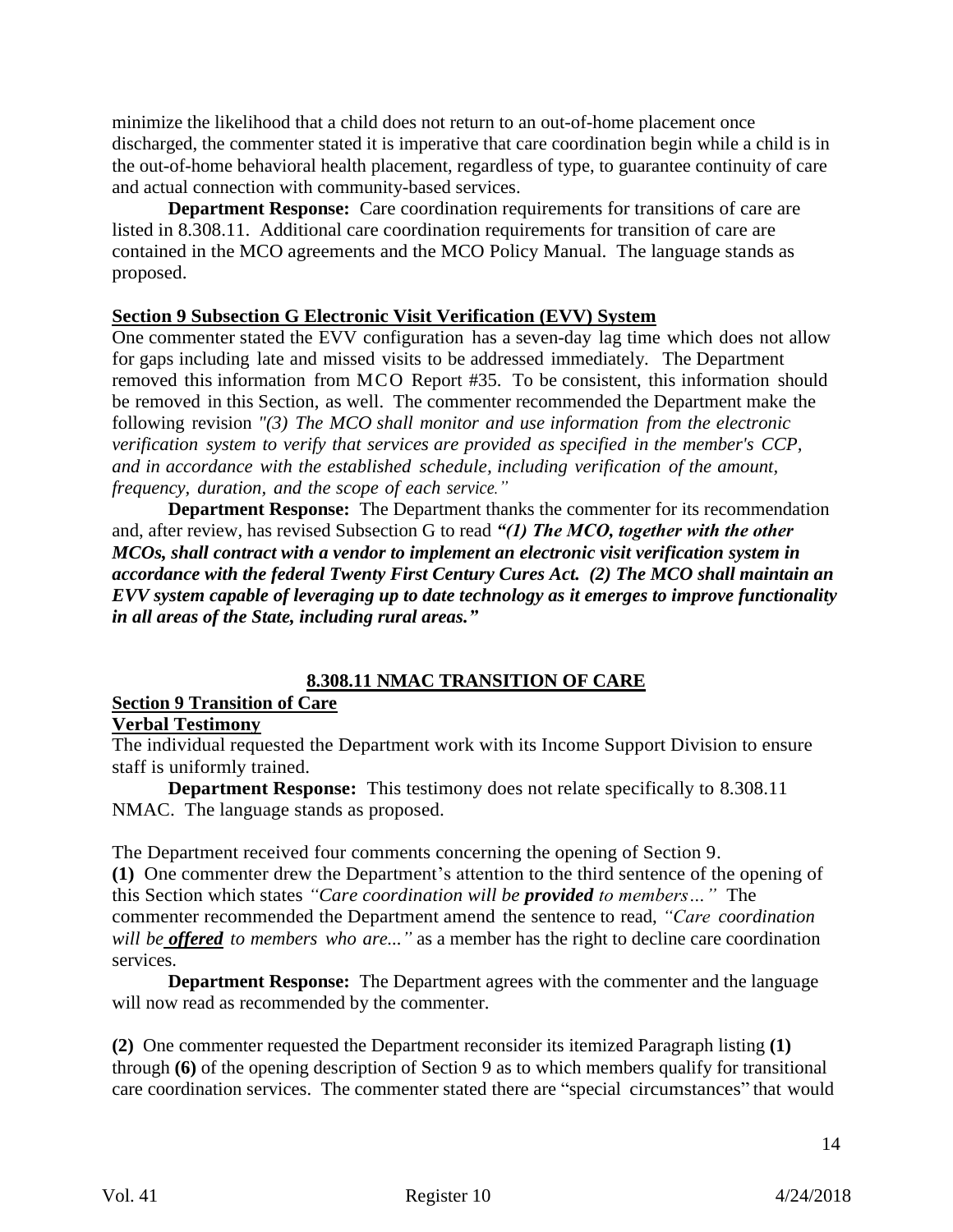trigger an offer of transition care coordination and suggested the Department remove "special circumstances" for clarity that may not be self-evident to a member. The commenter suggested the Department elaborate or add a defined term.

**Department Response:** The Department's intent was not to place additional challenges on a member accessing care coordination. The Department has removed *"with special circumstances"* from the final rule. The Department has added clarifying language which reads *"…Care coordination will be offered to members who are: (1) transitioning from a nursing facility or out-of-home placement to the community; (2)…"*

### **(3)** Members turning 21 years of age:

**(a)** One commenter asserted that Paragraph (3) of the opening of Section 9, which offers transition care coordination to a member turning 21 years of age, may be confusing. The member may not recognize that he or she, as a healthy member with a care coordination level of 1, would have a need for this service. The commenter wondered if the Department is attempting to educate a member of the changes the member will have from accessing EPSDT program benefits to now accessing adult benefits, such as vision coverage. The commenter suggested that a better approach is requiring the MCO to mail educational materials to such members and remove Paragraph (3) from the opening of this Section.

**Department Response:** The MCO should provide members turning 21 years of age with relevant education materials, but that is not the purpose of this Section. The Department believes an offer of care coordination should be made to an individual turning 21 years of age by his or her MCO. The language stands as proposed.

**(b)** One commenter stated this Section specifically added particular circumstances in which care coordination is necessary to facilitate a transition, including transitioning from a higher level of care to a lower one, and a member turning 21 years of age. The commenter recommended that the starting age for transition care coordination be changed to *"turning 18 years of age"* rather than *"turning 21 years of age"*. The commenter asserted that upon a member turning 18 years of age, the member is now, for the first time, charged with the responsibility for his or her own medical decisions, which is often a particular challenge for people with disabilities. Young people also '*age out'* of the foster care system at 18 years of age rather than 21 years of age and are suddenly thrust into the world with very little support. They are extremely vulnerable at that juncture and would benefit from additional assistance.

**Department Response:** The age 21 is specified because that is the age through which federal policy mandates EPSDT services. The MCO is not limited by this Paragraph with regard to educating and coordinating care for a member whenever it is advantageous for the member, including any member at risk. The language stands as proposed.

**(4)** One commenter stated that adults meeting the criteria of Serious Mental Illness (SMI) and children and youth meeting the criteria of SED need care coordination assistance to facilitate a smooth transition to lower levels of care and to minimize the risk of re-institutionalization.

**Department Response:** The Department directs the commenter to the inclusion of language found in 8.308.11.9 NMAC that will support a member's access to care coordination when moving from a high level of care to a lower level of care. The additional language offers members leaving an out-of-home placement access to care coordination. The language stands as proposed.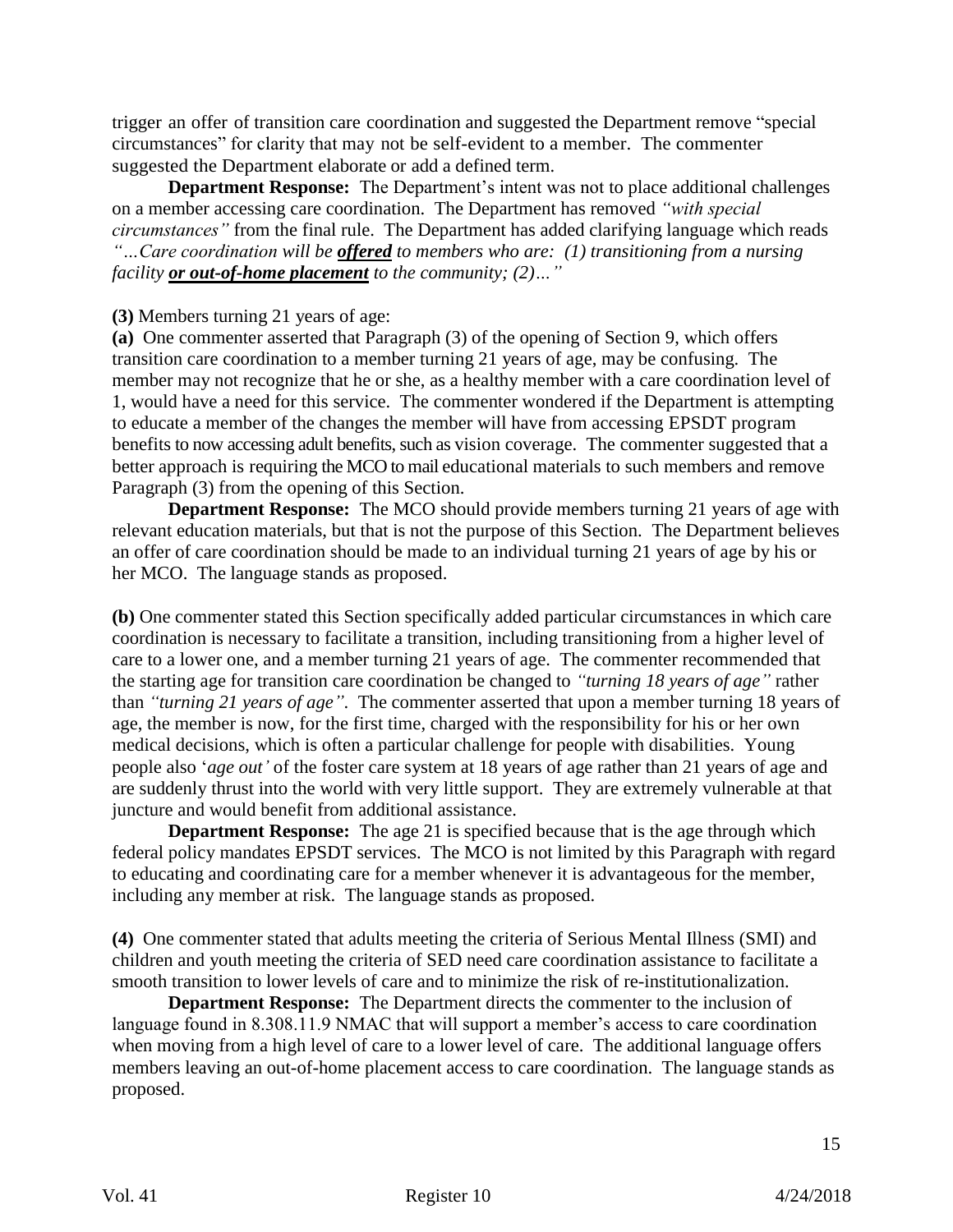## **Subsection A Paragraph (4)**

One commenter directed the Department to Paragraph (4) of this Subsection which states *"The MCO shall facilitate a seamless transition into a new service, a new provider, or both, in a care plan developed by the MCO without disruption of the member's services."* The commenter requests the Department ensure that care coordination to facilitate transition at these junctures actually occurs.

**Department Response:** The Department thanks the commenter for the request. The Department works closely with the MCOs and will continue to monitor these services to ensure the members needing them will access the service. The language stands as proposed.

## **Subsection D Transition from Institutional Facility to Community**

The commenter stated a member's transition from care in an institutional facility to care in his or her community is a particularly vulnerable time for the member. The commenter stated the identified *"methods"* in this Subsection seem to rely heavily on referrals for transition services rather than the MCO care coordinator taking affirmative steps to coordinate that transition. Furthermore, the commenter stated this Subsection seems to be more focused on discharge from longer term placements than, for example, acute hospitalizations or short term residential placements. Members meeting the criteria of SMI or SED should be receiving Level 2 or Level 3 transition care coordination. The commenter requested that both the care coordination rule 8.308.10 NMAC and this NMAC rule make this clear.

**Department Response:** The Department added out-of-home placements which would include children's residential treatment centers. This Section is not intended to limit the MCO's use of care coordination which is covered in a separate rule, 8.308.10 NMAC. The language stands as proposed.

## **8.308.13 NMAC MEMBER REWARDS**

No oral testimony, recorded comment, or written or electronic comment received. The language stands as proposed.

## **8.308.15 GRIEVANCE AND APPEALS**

### **Section 7 Definitions**

### **Subsection B Adverse Actions Against a Member**

The Department received three comments to the opening of Subsection B. **(1)** One commenter suggested the Department amend 8.325.2 NMAC so the language found in 8.308.15 Section 7 Subsection B are aligned.

**Department Response:** The Department agrees with the commenter and it is currently drafting proposed amendment language to 8.352.2 and 8.354.2 NMAC to ensure there is alignment between all NMAC rules related to appeals, HSD administrative hearings, and preadmission screening and annual resident review (PASRR) administrative hearings. The language stands as proposed.

**(2)** One commenter described challenges MCO members face with filing a MCO appeal when the MCO has failed to issue a Notice of Action in a timely manner or when the MCO internally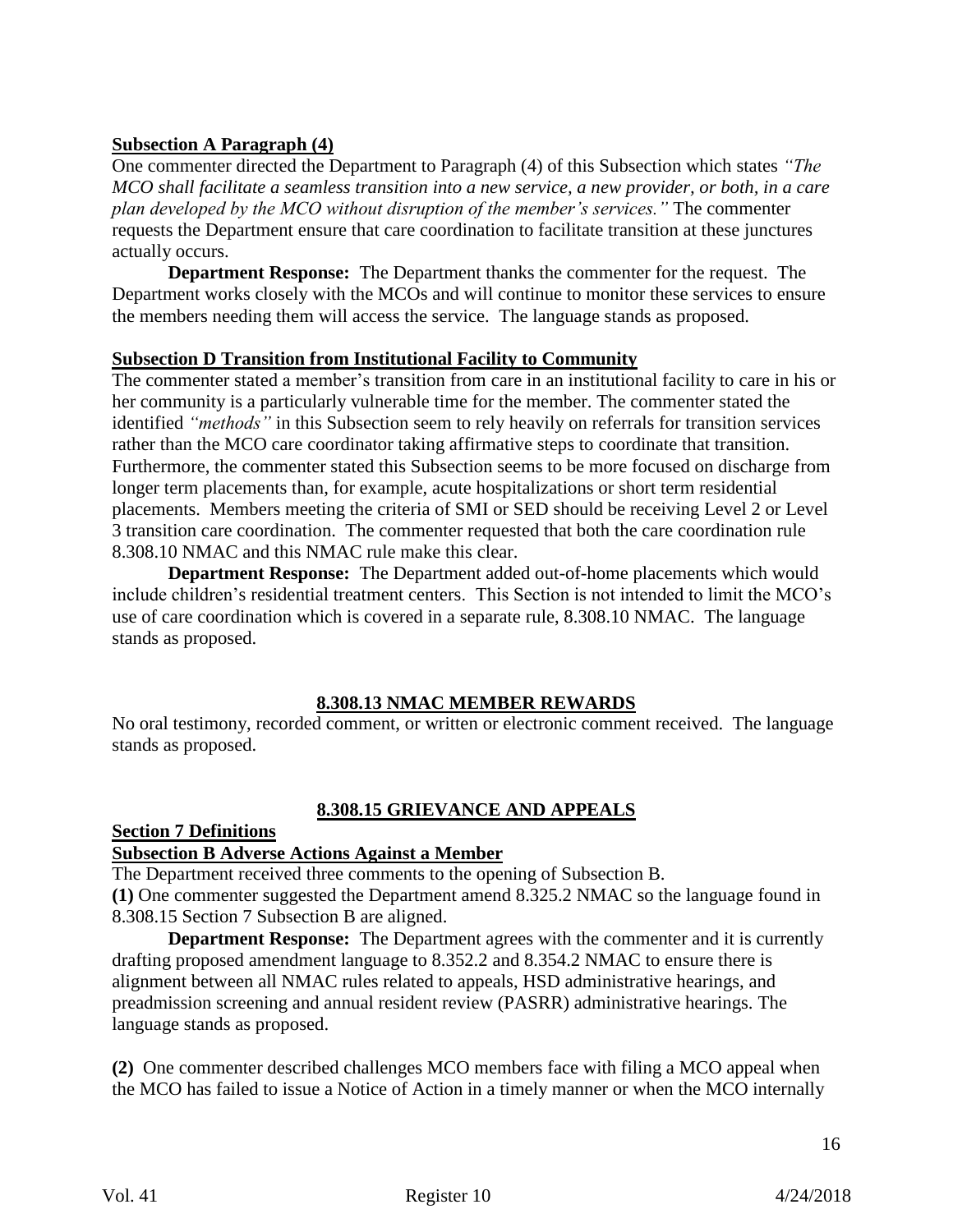changes a member's filed MCO appeal to a MCO member grievance without the member's or his or her authorized representative's or authorized provider's approval or consent. The commenter requested additional language in this rule to instruct the Department's MCOs to cease such actions.

**Department Response:** This requirement is new and covered in the proposed language found in Section 7 Subsection M Paragraph (3) of this rule which reads "*(3) A MCO cannot change a member's, or his or her authorized representative's or authorized provider's request for a MCO expedited or standard member appeal to a MCO member grievance without the written consent of the appeal requestor."* For additional clarity, in Section 8.308.15.12, Subsection C (2), wording was added to clarify that the expected date of MCO resolution of a grievance must be within 30 days of receipt of the grievance, which is a standard already in place.

**(3)** One commenter described challenges MCO members are facing with not meeting Medicaidspecific medical necessity criteria and diagnosis which would allow members to access additional and specialized services even though a parent, guardian or CYFD case worker believes the member does meet the SED criteria.

**Department Response:** The member has the right to file a MCO member grievance if he or she believes the provider is not appropriately assessing the member. The Department appreciates the comment; however, this rule isn't attempting to address the criteria associated with specialized services or who is qualified to a make a medical diagnosis. The language stands as proposed.

#### **Subsection B Paragraph (1)**

One commenter requested the Department separate language related to *newly* requested benefits which have been denied by the MCO in whole or part from language related to *currently* (*emphasis* added by commenter) authorized benefits which have been then denied by the MCO in whole or part within this Paragraph.

**Department Response:** The Department joined 'newly requested benefits' and 'currently authorized benefits' into the opening instructions for Subsection B Paragraph (1). The Department has determined by doing so, the final language upholds the requirements under 42 CFR 438.400(b). The language stands as proposed.

#### **Subsection C Adverse Action Against a Provider**

One commenter expressed concern that allowing a non-contracted MCO provider to file a MCO provider appeal will undercut the MCO's ability to contract with providers.

**Department Response:** The Department requires MCOs to reimburse non-contracted providers under certain conditions or situations. The federal rule does not limit a provider's right to file an appeal only to a network provider. The situations in which a non-contracted provider is reimbursed are limited. The Department believes allowing such providers appeal rights will not negatively impact a MCO's ability to contract with providers. The language stands as proposed.

#### **Subsection D Authorized Provider**

One commenter raised two issues to this definition.

**(1)** The commenter expressed concerns a member may not understand the difference between an '*authorized provider*' and an '*authorized representative*' which may lead the member to not fully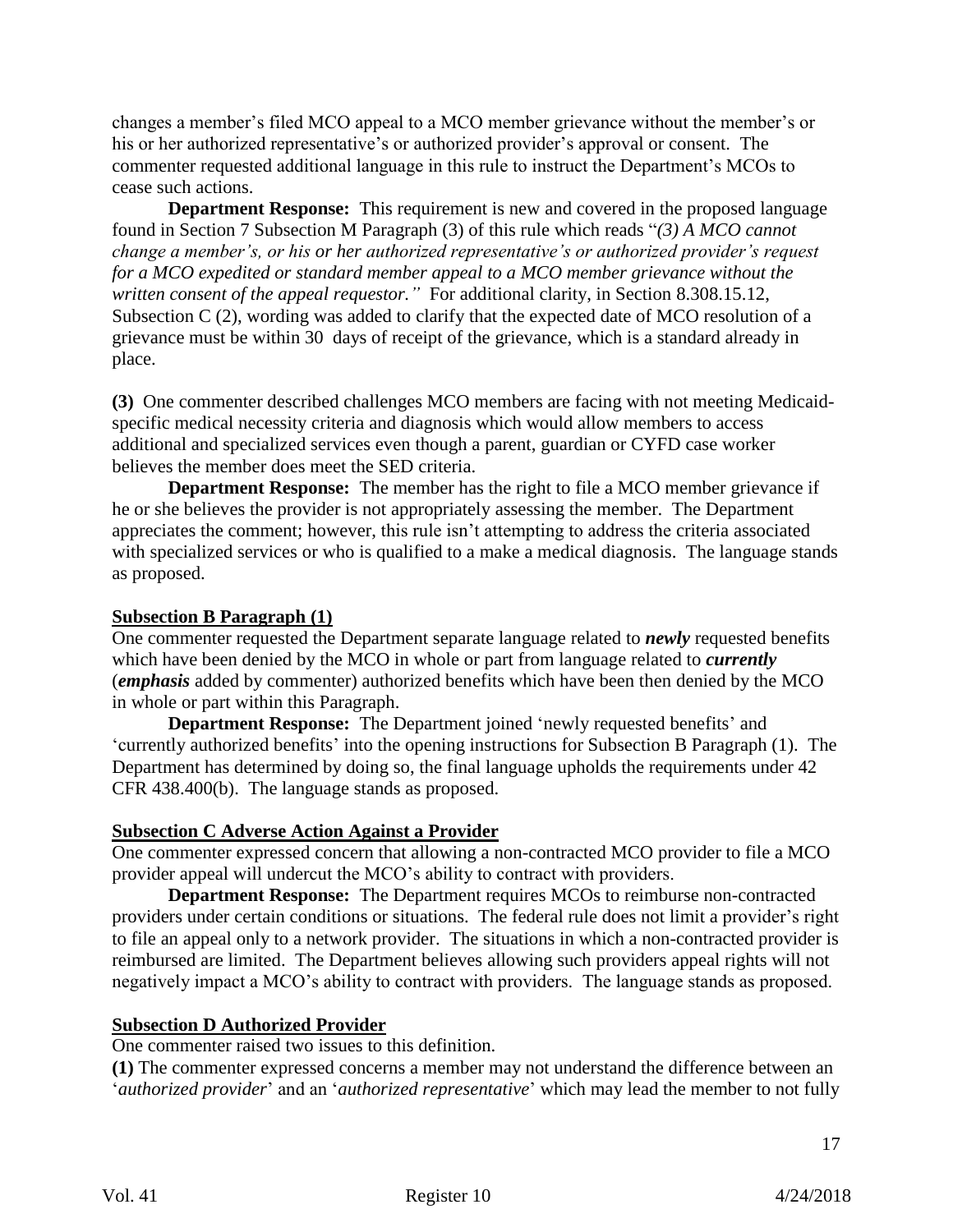follow his or her requirements when requesting a HSD expedited or standard administrative hearing.

**Department Response:** The Department directs the commenter to Section 11 Subsection A Paragraph (2) of the final rule which requires the MCO to provide *"information on how the member, his or her authorized representative or authorized provider can file a MCO member grievance and request a MCO expedited or standard member appeal and the resolution process for each."* The Department contends it is the responsibility of the MCO to assist whoever requests the member's appeal of his or her responsibilities, limitations in each role, and how to proceed through the MCO member appeal and request a HSD administrative hearing. The language stands as proposed.

**(2)** The commenter requested clarification as to what is meant by *"An authorized provider does not have the full range of authority as the authorized representative to make medical decisions on behalf of the member."* The commenter stated that traditionally an authorized representative, absent a health care power of attorney, cannot make medical decisions on behalf of the member.

**Department Response:** The intent of the wording is to clarify the authorized provider is limited in making medical decisions, consistent with the comment.

# **Subsection E Paragraph (2)**

One commenter requested the Department amend the proposed language from *"The member's medical record must demonstrate that the member was incapacitated or the member's medical condition required immediate action prior to the authorized representative being located."* to read *"The member's medical record must demonstrate that the member was incapacitated and the member's medical condition required immediate action prior to the authorized representative being located."*

**Department Response:** The Department agrees with the commenter; the rule reads *"The member's medical record must demonstrate that the member was incapacitated and the member's medical condition required immediate action prior to the authorized representative being located."*

## **Subsection E Authorized Representative**

One commenter agreed with the Department's position to allow, under limited situations, the member's provider to act as the member's authorized representative.

**Department Response:** The Department appreciates the commenter's agreement. The language stands as proposed.

#### **Subsection E HSD Administrative Hearing or 'Fair Hearing' (renumbered as** *Subsection F* **in final rule)**

One commenter requested the Department delete the term *'fair hearing'* throughout the rule and standardize the language to exclude any reference to *'fair hearing.'*

**Department Response:** The Department included *'fair hearing'* in the Subsection's heading because a number of members and others continue to use this term when referring to a HSD expedited or standard administrative hearing. While the Department understands the commenter's request to standardize the language, the use of the term *'fair hearing'* is in the best interest of the members. The language stands as proposed.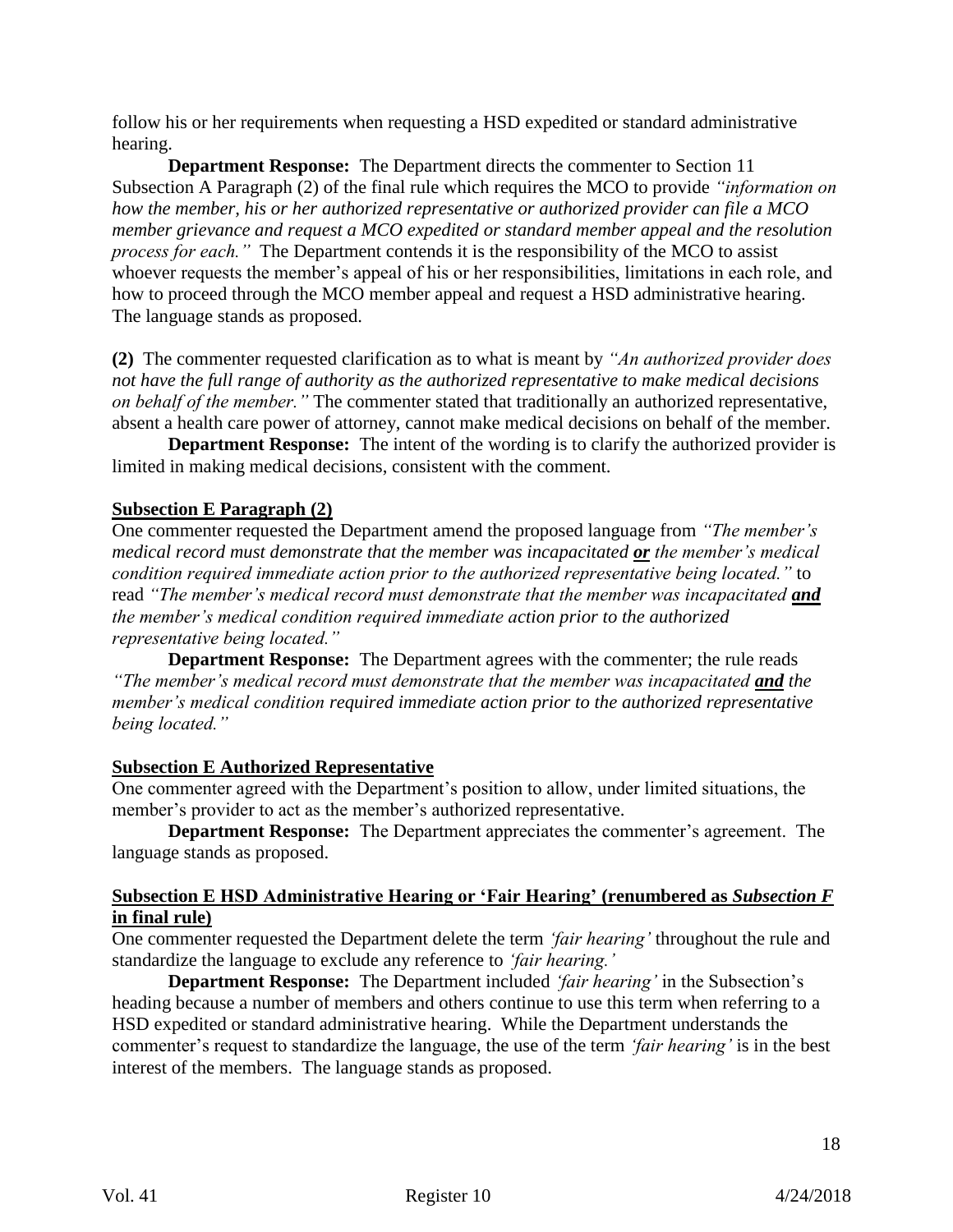### **Subsection F HSD Administrative Hearing or 'Fair Hearing' and** *Subsection G* **HSD Expedited Administrative Hearing (renumbered as** *Subsection I* **in final rule)**

One commenter requested the Department add to the definition of *"HSD standard administrative hearing"* and *"HSD expedited administrative hearing"* so that this Subsection would then read *"means an informal evidentiary hearing conducted by the HSD fair hearings bureau (FHB) in which evidence may be presented as it relates to an adverse action taken or intended to be taken, by the MCO against a member."*

**Department Response:** The Department directs the commenter to Section 7 Subsection B which defines that a MCO adverse action taken or intended to be taken is against a MCO member. The language stands as proposed.

#### **Subsection L MCO Expedited Member Appeal Paragraph (1)**

One commenter suggested this definition means a MCO expedited member appeal must be granted, even when the MCO has determined the member's condition or situation does not meet the requirements for a MCO expedited member appeal.

**Department Response:** The Department understands the commenter's concern that a MCO cannot approve a request for an expedited appeal if the member's situation does not meet the criteria for an expedited appeal. The Department has added the words "*A request for*" to the definition so that it now reads *"A request for an expedited appeal is appropriate when the MCO, the member, his or her authorized representative, or the authorized provider believes that allowing the time for a standard member appeal resolution could seriously jeopardize the member's life, health, or his or her ability to attain, maintain, or regain maximum function."*

#### **Subsection I MCO Standard Member Appeal Paragraph (1) and Paragraph (3) (renumbered as** *Subsection M* **in final rule)**

The Department received two comments for this Subsection.

**(1)** One commenter suggested Paragraph (2) is not necessary because an authorized provider is already included in Paragraph (1).

**Department Response:** The Department thanks the commenter for the suggestion. However, instead of deleting Paragraph (2), the Department will delete the term *'authorized provider'* from Paragraph (1). The Department's position is that a member, his or her authorized representative and authorized provider have the right to request a MCO expedited or standard member appeal.

**(2)** One commenter stated that members have experienced MCOs changing their requests for MCO expedited or standard appeals to MCO member grievances without their consent.

**Department Response:** The Department, after reviewing the comments, has included a new Paragraph (3) to this Subsection. The additional language provides clear instructions to MCOs that they cannot change a member's or his or her authorized representative's or authorized provider's request for a MCO member appeal to a MCO member grievance without consent of the individual requesting the member appeal (member, authorized representative, authorized provider). Paragraph (3) reads *"A MCO cannot change a member's, or his or her authorized representative's or authorized provider's request for a MCO expedited or standard member appeal to a MCO member grievance without the written consent of the appeal requestor."*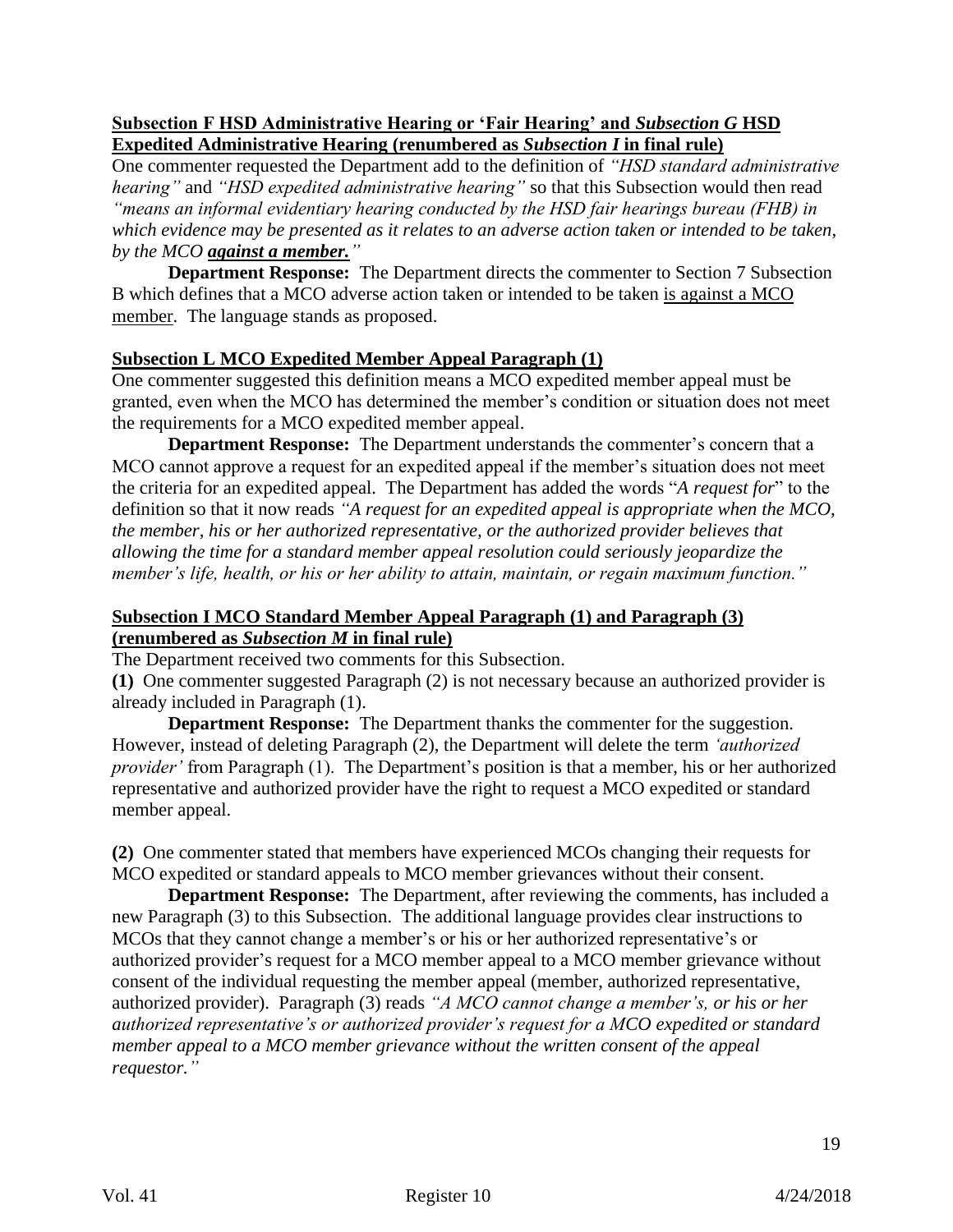## **Subsections M MCO Member Appeal and N MCO Member Grievance**

One commenter stated the proposed language provides distinctions between what constitutes a MCO Member Appeal and MCO Member Grievance. The commenter reported their clients have experienced MCOs changing a member's request for a MCO member appeal to a MCO member grievance without the member's consent.

**Department Response:** The Department thanks the commenter for its agreement with the proposed language. Section 7 Subsection M Paragraph (3) reads *"A MCO cannot change a member's, or his or her authorized representative's or authorized provider's request for a MCO expedited or standard member appeal to a MCO member grievance without the written consent of the appeal requestor."*

# **Subsection O MCO Provider Appeal and Subsection Q MCO Provider Grievance**

One commenter requested additional language to the definition restricting the provider appeal and grievance processes be open only to MCO contracted providers as the commenter contended such an action may remove a significant contracting incentive and result in fewer participating providers.

**Department Response:** The Department directs the commenter to Section 7 Subsection C of this rule. The Department has determined a non-contracted provider who intends to render or has rendered a MAD benefit based on limited conditions and situations has the right to request a MCO provider appeal. The language stands as proposed.

#### **Subsection T Provider**

One commenter requested in this definition, and definitions found under Subsections C, O and Q to limit provider rights to appeal to only MCO contracted providers.

**Department Response:** The Department directs the commenter to its responses found under Section 7 Subsections C, O and Q of this final register. The language stands as proposed.

## **Section 9 MCO Provider Grievance and Section 10 MCO Provider Appeals**

One commenter requested that in both Sections, the term *'contracted'* be added to limit grievance and appeals to only those providers contracted with a MCO.

**Department Response:** Based on comments made in Sections 9, 10, and 11 (see below), the Department has amended Section 10 to read *"Upon a provider contracting with the MCO, the MCO shall provide at no cost a written description of its provider appeal policies and procedures and instructions on how to act as a member's authorized provider to the member's provider. The MCO will update in writing each of its providers with any changes to these policies and procedures. The MCO will additionally provide to a non-contracted provider who is seeking to or has rendered services or items to the MCO's member policies and procedures informing the provider of his or her rights and responsibilities to be designated by a member or his or her authorized representative to act as his or her authorized provider, and how to request a MCO expedited or standard member appeal as the authorized provider."*

# **Section 11 General Information on MCO Member Grievances and Appeals Subsection A**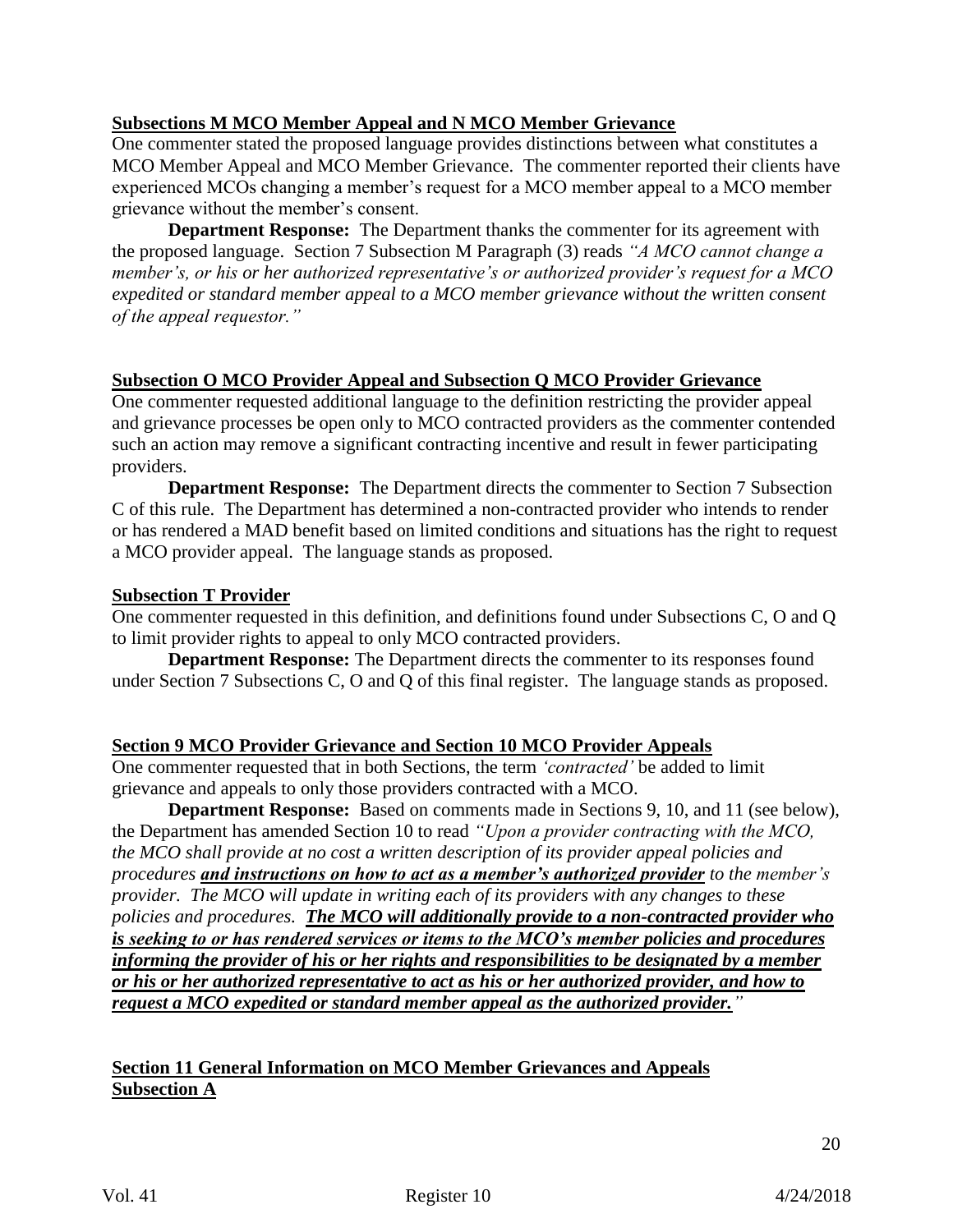## **Paragraph (1)**

One commenter requested the term *'contracted'* be added to limit only MCO contracted providers the right to file a MCO provider grievance or appeal.

**Department Response:** The Department directs the commenter to its responses found under Section 7 Subsections C, O, Q, and T and Sections 9 and 10 of this final register. The language stands as proposed.

## **Paragraph (2) Item (d)**

One commenter stated the removal of a two-tiered MCO standard member appeal process ends a cumbersome, time consuming and significant obstacle for members, authorized representatives and authorized providers to resolve the member's appeal.

**Department Response:** The Department thanks the commenter for its support. The change is required under new CFR language and this change will streamline the time a member must wait for a MCO member appeal final decision. The language stands as proposed.

# **Paragraph 2 Item (g)**

One commenter appreciated the additional language to the rule requiring a MCO to contact the member's provider for supporting documentation prior to issuing a denial in whole or part of the prior authorization request.

**Department Response:** Requiring a MCO to reach out to the member's provider to provide additional information to substantiate the prior authorization request may reduce the number of member appeals requested. The language stands as proposed.

# **Subsection B MCO Member Grievance and MCO Expedited and Standard Member Appeal Rights and Responsibilities**

## **Paragraph (1) Item (b)**

One commenter sought clarification on the role and limitation of a designated spokesperson during a MCO expedited or standard appeal process.

**Department Response:** A spokesperson may assist the member, his or her authorized representative or authorized provider in a number of ways that are unique to him or her. Generally, the spokesperson is limited to assisting the individual who is requesting or has requested a MCO expedited or standard member appeal. The member or his or her authorized representative (not the authorized provider) may, through a signed release, allow the spokesperson to access the member's MCO medical file (in whole or in part). If the member or authorized representative does not sign a release, the spokesperson is limited to the information the member or authorized representative provides him or her. Only the member or his or her authorized representative or authorized provider may take action to request a MCO expedited or standard member appeal and fulfill the requestor's responsibilities during a MCO expedited or standard member appeal process. The language stands as proposed.

# **Paragraph (3) Member Grievance Item (b)**

One commenter questioned how a member or authorized representative can file a MCO member grievance at the same time as the member or his or her authorized representative or authorized provider can request a MCO expedited or standard member appeal.

**Department Response:** The Department directs the commenter to Section 7 Subsections B, M, and N. Subsection B defines what constitutes a MCO adverse action intended or taken

21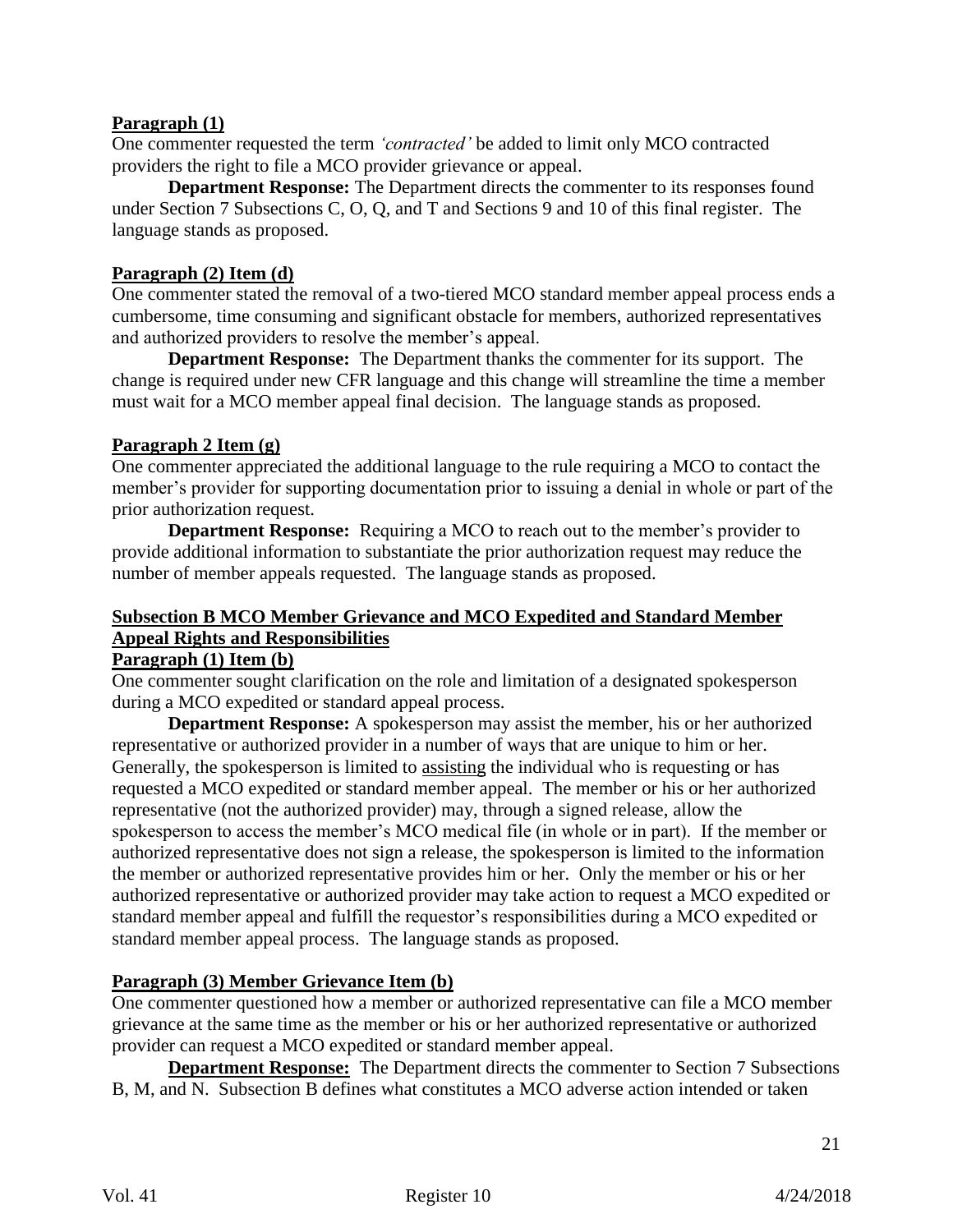against member. Subsection M defines a MCO member appeal based on the MCO's adverse action against a member. Subsection N defines a MCO grievance as the expression of dissatisfaction about any matter or aspect of the MCO or its operation that is not included in the definition of an adverse action. Since a grievance is different than an appeal, a member or authorized representative may file a MCO member grievance on non-adverse action related issues and a member or his or her authorized representative or authorized provider may request a MCO expedited or standard appeal based on adverse actions. The language stands as proposed.

### **Paragraph 4 MCO Expedited or Standard Member Appeal**

The Department received four comments on this Paragraph.

**(1)** One commenter expressed concerns that their clients may experience challenges to submitting a written MCO standard member appeal request after submitting orally a MCO member appeal request.

**Department Response:** The Department directs the commenter to 42 CFR 438.402(c)(3)(ii) which states "*Appeal. The enrollee may request an appeal either orally or in writing. Further, unless the enrollee requests an expedited resolution, an oral appeal must be followed by a written signed appeal.*" As the CFR is specific on this issue, a MCO member, his or her authorized representative or authorized provider, when requesting an oral MCO standard member appeal, must follow up the request in writing. As the Department must comply with the CFR, the language stands as proposed.

**(2)** One commenter pointed out an inconsistency in statements. The Department required in the proposed version that for an expedited appeal the member, his or her authorized representative or the authorized provider must request the appeal within 13 calendar days of the date of the Notice of Action.

**Department Response:** The Department appreciates the commenter bringing this to its attention. The language has been changed to read *"A member, his or her authorized representative or authorized provider has the right to request a MCO expedited member appeal orally or in writing in accordance with his or her MCO procedures within 60 calendar days of the date of the notice of action of an intended or taken adverse action."*

**(3**) One commenter requested an explanation why the time frame to request an appeal was shortened from 90 calendar days to 60 calendar days.

**Department Response:** 42 CFR 438.402(c)(2)(ii) specifically states that a member has 60 calendar days from the date on the notice of adverse action in which to file a request for a MCO member appeal. The language stands as proposed.

#### **Paragraph (4) Item (c)**

**(4)** One commenter requested the term *"other action"* be removed through the rule, explaining the use of this term is ambiguous and may lead to controversy.

**Department Response:** An 'other action" is meant to allow a member to appeal his or her budget, setting, allocations and non-emergency transportation issues which are not included in the federal definition of "adverse action." The Department has added "other action" to Section 7 Subsection B which reads: *"(2) Other actions include: (a) a budget or allocation for which a member, his or her authorized representative, or authorized provider believes the*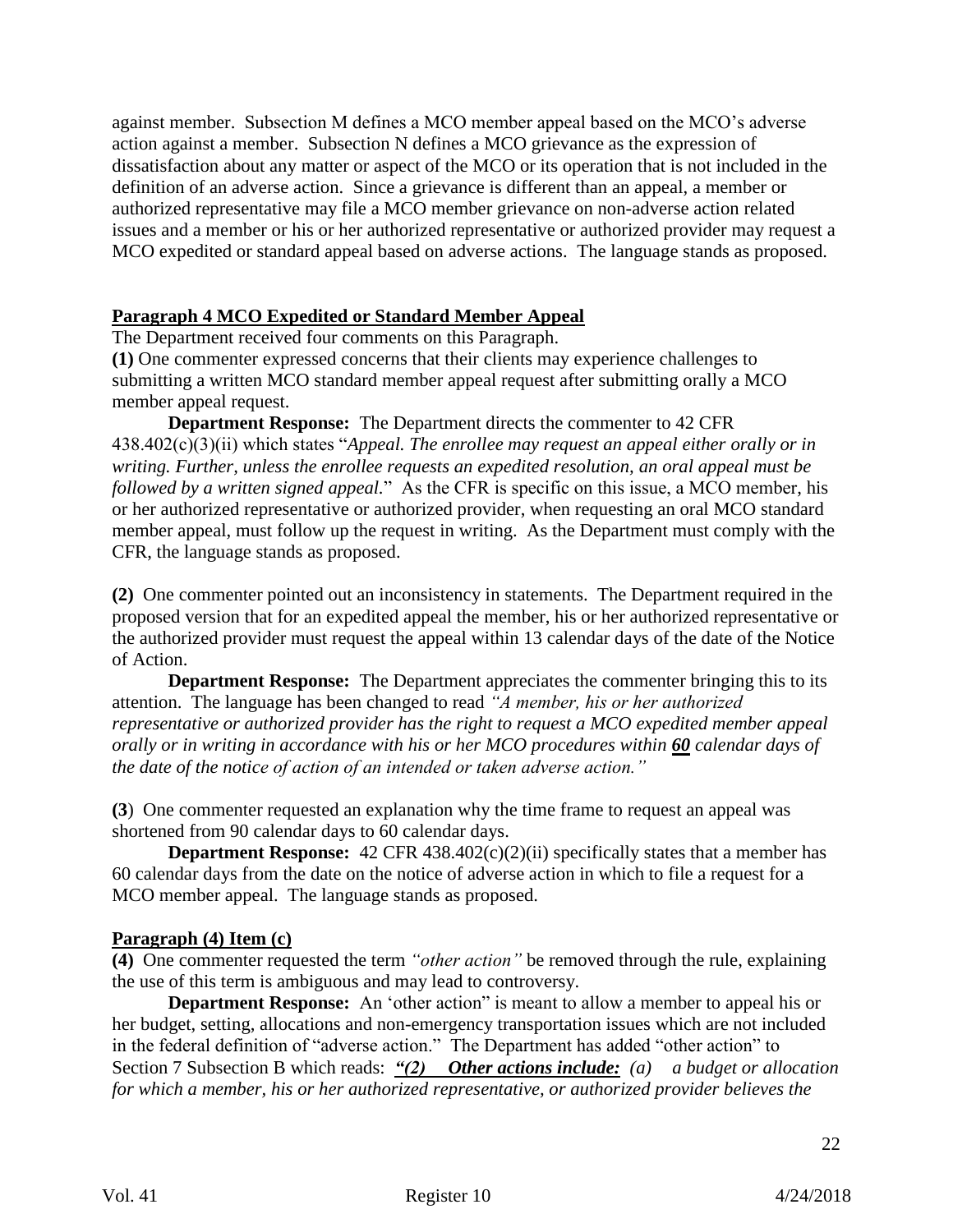*member's home and community-based waiver benefit or the member's budget or allocations were erroneously determined or is insufficient to meet the member's needs. (b) a denial, limitation, or non-payment of emergency or non-emergency transportation, or meals and lodging."*

## **Item (c)**

One commenter requested the term "*mailing*" be changed to "*postmarked on the envelope*" throughout the rule. The commenter cites '*mailing*' is an ambiguous term, as it is not a concrete, objective indicator from which a timeline can be measured.

**Department Response:** The Department agrees with the commenter and has made such changes throughout the rule. Item (c) reads: "*When the mailing date is disputed or there is a discrepancy between the mailing date and the postmarked date, the postmarked date will prevail.* The clarifying language has been added to all relevant Sections of this rule, which are 8.308.15.11 Subsection B (4)(c); 8.308.15.13 Subsection A, and A (1); 8.308.14 Subsection A and A (1); and 8.308.15.15 Subsection A.

# **SECTION 13 MCO EXPEDITED MEMBER APPEAL PROCESS**

One commenter interpreted this Section to say that a MCO is obligated to provide a continuation of the member's disputed current benefit once the member or his or her authorized representative or authorized provider requests a MCO expedited member appeal. The commenter based his or her understanding that the MCO has the authority to determine if the request for an expedited appeal meets the criteria for standing; therefore, the continuation of the disputed current benefit cannot go forward if the MCO denies an expedited appeal.

**Department Response:** Section 13 only applies to a MCO expedited member appeal. It is during the MCO expedited appeal process that the MCO determines if the requestor has standing for an expedited appeal. A MCO cannot at the time of the request for the continuation of the disputed current benefit know if the member's situation meets the requirements to go forward with the MCO expedited member appeal. The MCO is obligated to approve the member's continuation of the disputed current benefit until such time as the MCO denies the request for the MCO expedited member appeal or if the request meets the requirements for an expedited appeal, the disputed current benefit continues until the MCO expedited member appeal final decision letter ends the disputed benefit. However, if the date of final appeal decision letter is prior to the effective date of the adverse action, the MCO must continue the member's continuation of the disputed current benefit up to the Notice of Action's effective date. The language stands as proposed.

#### **SECTION 14 MCO STANDARD MEMBER APPEAL PROCESS Subsection D Paragraph (2) Item (b)**

One commenter identified the misuse of one term in this Item: *"hearing"* instead of *"appeal"* extension.

**Department Response:** The Department agrees and the sentence now reads *"(b) that alerts the member, his or her authorized representative or the authorized provider of the possibility of an appeal extension of up to an additional 14 calendar days when…"* The Department thanks the commenter for bringing this to its attention.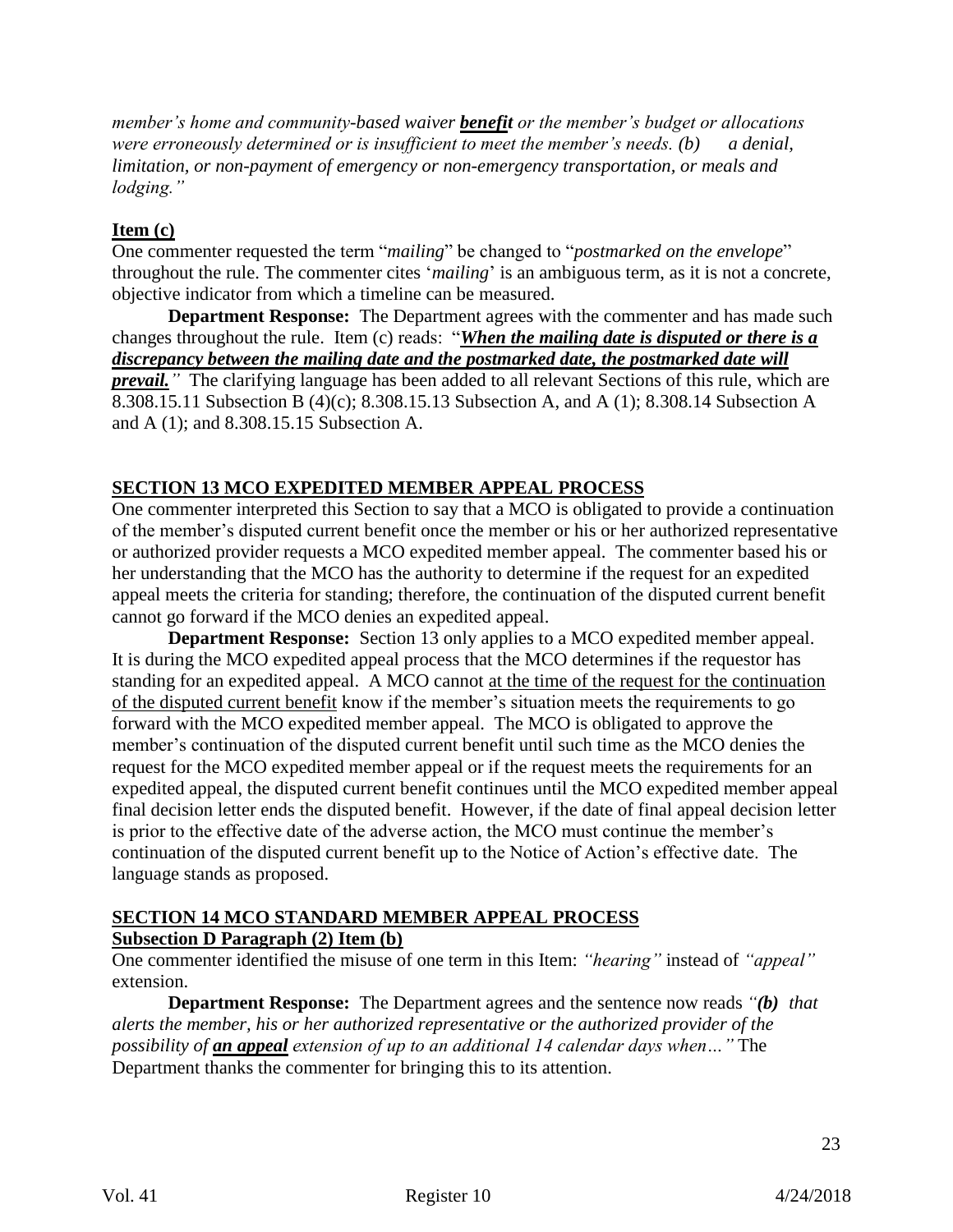### **Subsection E Time Frames Paragraph (1)**

One commenter brought forward two separate comments for this Paragraph.

**(1)** The commenter noted the incorrect number of days in which a MCO standard member appeal may be requested, stating the time frame is correctly *30 calendar days* instead of *14 calendar days*.

**Department Response:** The Department thanks the commenter for noting the incorrect number of days. The Department has changed the time frame to read: "*(1) The MCO must act as expeditiously as the member's condition requires, but no later than 30 calendar days after receipt of a request for a MCO standard member appeal…"*

**(2)** The commenter questioned why a MCO must make reasonable efforts to provide oral notice. The commenter believes this requirement would be burdensome and costly to the MCO.

**Department Response:** In reviewing this comment, the Department considered that the member has been waiting possibly 14 to 44 calendar days for a MCO standard member appeal final decision. It may also be another 90 to 104 calendar days before the member has a HSD standard administrative hearing final decision. The Department contends that *reasonable efforts* to reach out to orally notify the member are appropriate and do not place an undue burden on the MCO. The language stands as proposed.

#### **Section 15 Continuation of a Disputed Current Benefit or Other Action**

One commenter noted 42 CFR 438.420(a) (2) allows the requestor seeking a continuation of the member's disputed current benefit or other action has up to the date of the intended effective date of the MCO's adverse action to request the continuation of the disputed current benefit or other action.

**Department Response:** The Department agrees and has changed the language to read *"However, if the date of the MCO expedited member appeal final decision letter is prior to the effective date of the Notice of Action's adverse action effective date, the MCO must continue the disputed current benefit up to the Notice of Action's adverse action's effective date."*

#### **Subsection A**

One commenter requested the term "*mailing*" be changed to "*postmarked on the envelope*" throughout the rule. The commenter cites '*mailing*' is an ambiguous term, as it is not a concrete, objective indicator from which a timeline can be measured.

**Department Response:** The Department agrees with the commenter and has made such changes throughout the rule to read: "*When the mailing date is disputed or there is a discrepancy between the mailing date and the postmarked date, the postmarked date will prevail."*

#### **Subsection B Paragraph (2)**

One commenter expressed agreement with the Department's inclusion of the term *"possible responsibility"* concerning the repayment of a continuation of a disputed current benefit during the MCO member appeal process and requested the Department ensure the MCOs' notices contain this language.

**Department Response:** The Department will provide direction to the MCOs to include this language. The language stands as proposed.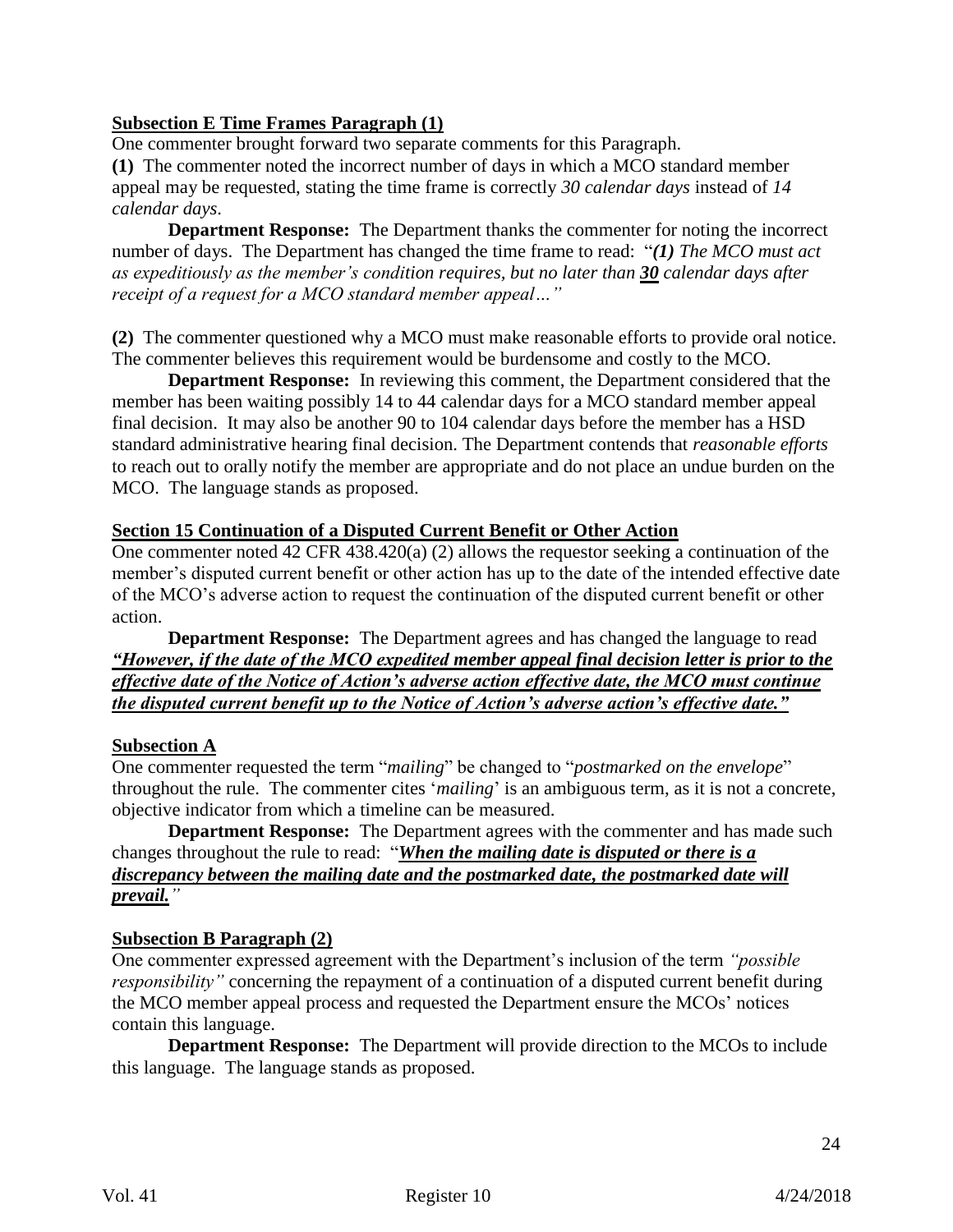# **Section 16 MCO Expedited Member Appeal and MCO Standard Member Appeal Final Decision and Implementation**

# **Subsection A**

One commenter requested the term "*mailing*" be changed to "*postmarked on the envelope*" throughout the rule. The commenter cites mailing is an ambiguous term, as it is not a concrete, objective indicator from which a timeline can be measured.

**Department Response:** The Department agrees with the commenter; the change reads "*When the mailing date is disputed or there is a discrepancy between the mailing date and the postmarked date, the postmarked date will prevail."*

## **Subsection F**

One commenter wondered why the Department is limiting the number of days a member or his or her authorized representative must request a HSD expedited and standard administrative hearing when 42 CFR 438.408 (f) (2) provides up to 120 calendar days.

**Department Response:** The Department is within its authority to limit the time frame a member or his or her authorized representative must request a HSD expedited administrative hearing to 30 calendar days and a HSD standard administrative hearing to 90 calendar days. The CFR states that the member or his or her authorized representative must request a HSD administrative hearing no later than 120 calendar days from the MCO member appeal final decision letter. The Department made the change to be consistent with Fee-for-Service time frames for requesting a HSD standard administrative hearing which is 90 calendar days. The language stands as proposed.

#### **Subsection F Item (1)**

The Department received three comments for this Item.

**(1)** One commenter stated Paragraph (1) appears to allow a member or his or her authorized representative who did not request a continuation of the member's disputed current benefit at the time of the MCO expedited or standard member appeal, to request a continuation of the member's disputed current benefit during the member's HSD expedited or standard administrative hearing process.

**Department Response:** If the member's MCO member appeal decision letter is prior to the MCO Notice of Action's adverse action effective date, and during this time period the member or his or her authorized representative requests a HSD administrative hearing, the member or his or her authorized representative may request a continuation of his or her disputed current benefit. The Item reads "*(1) A member or his or her authorized representative or authorized provider may request and the member receive a continuation of the disputed current benefit at any time prior to the MCO notice of action's intended date the disputed benefit will be terminated. The request may be made even after the MCO expedited or standard member appeal final decision letter is issued if issued before the date the disputed benefit will be terminated."*

**(2)(a)** One commenter expressed concern the Department's language is inconsistent with 42 CFR  $438.420(c)(2)$  by allowing a member's disputed current benefit that was approved during the MCO expedited or standard member appeal process to continue without interruption during the HSD expedited or standard administrative hearing process. The commenter suggested the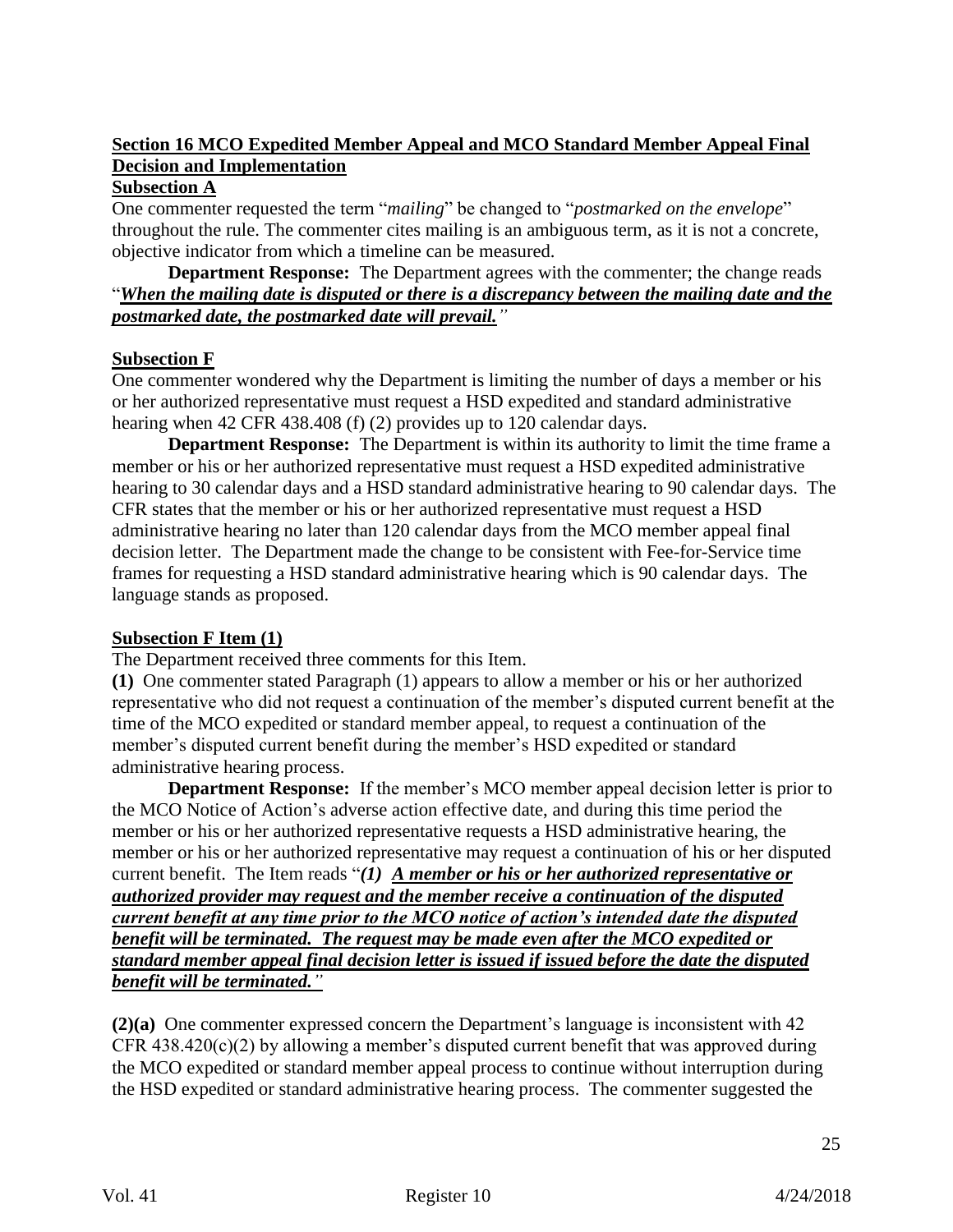Department instead require the member or his or her authorized representative to re-request the continuation of the member's disputed current benefit at the time of the request for a HSD expedited or standard administrative hearing.

**(2)(b)** The commenter further stated that by not requiring a member or his or her authorized representative to request a continuation of the member's disputed current benefit there may be increased potential liability if the HSD expedited or standard administrative hearing final decision upholds the MCO's adverse action.

**Department Response:** The Department directs the commenter to 42 CFR 438.420 (c) which states *"Duration of continued or reinstated benefits. If, at the enrollee's request, the MCO or PIHP continues or reinstates the enrollee's benefits while the appeal is pending, the benefits must be continued until one of the following occurs: … (3) A State fair hearing Office issues a hearing decision adverse to the enrollee."* The Department contends requiring a member or his or her authorized representative to again request the continuation of the member's disputed current benefit that was already approved and provided by the member's MCO places an unnecessary burden on the requestor and violates  $42$  CFR  $438.420(c)(3)$  which specifically includes a HSD administrative hearing's final hearing decision letter as the ending point for the continuation of the disputed current benefit. The Department directs the commenter to a MCO's requirements to fully inform a member or his or her authorized representative of his or her possible liability to repay the disputed current benefit if the HSD expedited or standard administrative hearing final decision upholds the MCO's adverse action; see Section 16 Subsection G of this rule. The language stands as proposed.

## **Subsection F Item 1 and Item 2**

One commenter expressed support for the Department's position that a member or his or her authorized representative is not required to re-request the continuation of the member's disputed current benefit upon requesting a HSD expedited or standard administrative hearing.

**Department Response:** The Department thanks the commenter for its support. The language stands as proposed.

## **Subsection I**

One commenter expressed a possible inconsistency between Subsection F and this Subsection related to automatic continuation of a member's disputed current benefit. The commenter directed the Department to review the second sentence of Subsection I which states *"However, if the member or his or her authorized representative elects to continue the member's disputed current benefit or other action...*" The commenter proposed since there is an automatic continuation of the member's disputed current benefit or action through the HSD expedited or standard administrative hearing process, there cannot be an *'election'* to continue the member's disputed current benefit.

**Department Response:** The Department has removed the term *"elects"* and amended the sentence to read *"However, if the member or his or her authorized representative wants to continue the disputed current benefit…"*

## **8.308.21 NMAC QUALITY MANAGEMENT**

#### **Verbal Testimony**

One individual stated that the State said it would devote attention to outcomes and move out of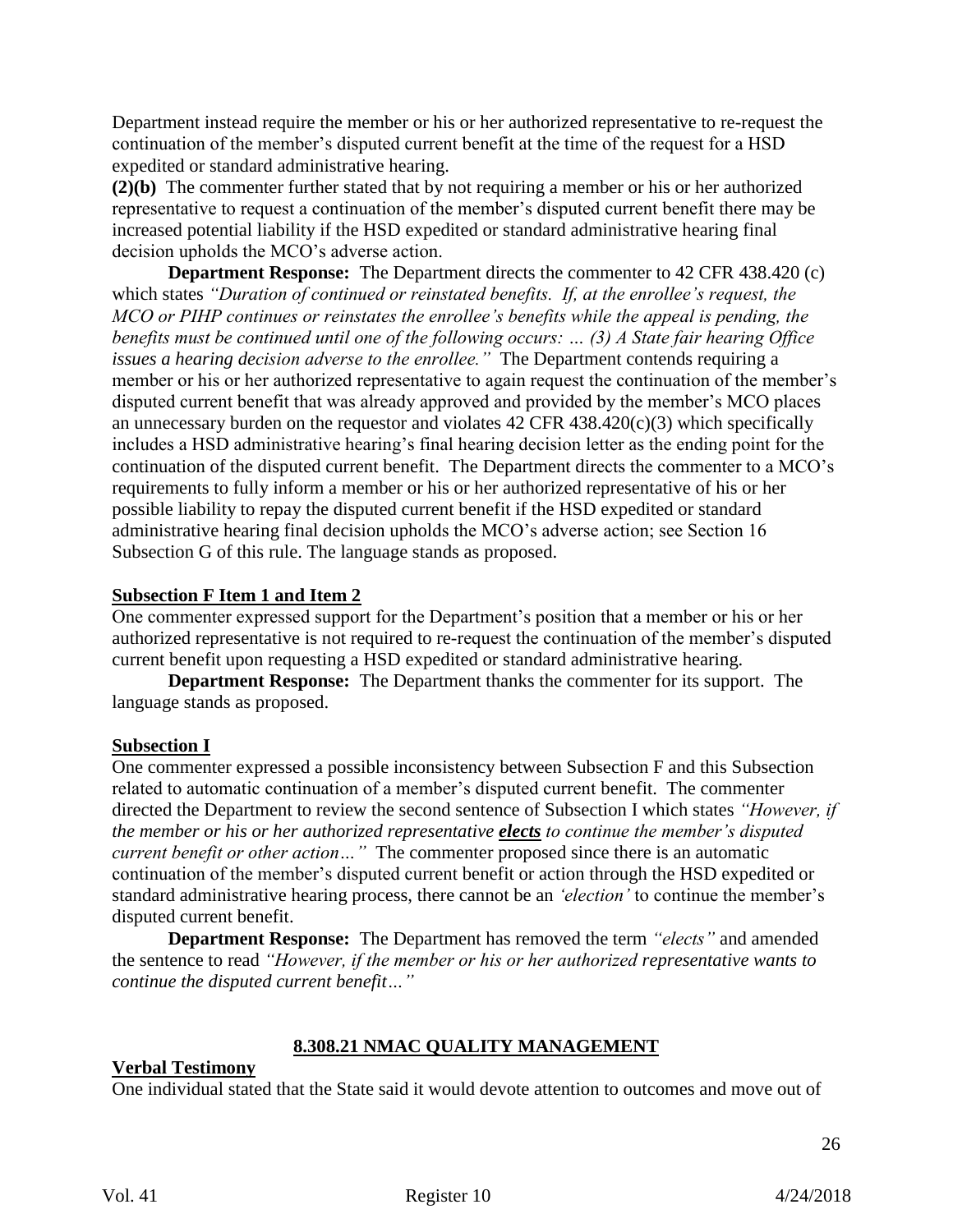the monitoring and reporting that MCOs are doing. The individual stated he has told the Department's Secretary several times that good data is necessary to measure outcomes. The two quality independent reports that were submitted qualify their report by stating the sample sizes are not large enough to do a good evaluation. If the quality contractors could increase the sample sizes, the individual hopes a better picture of outcomes will be presented.

**Department Response:** The Department thanks the individual and has taken the comment as a recommendation. The language stands as proposed.

Throughout the finalized rules, non-substantive changes were made to ensure consistency in language.

## **VI. RULES**

These amendments will be contained in the following NMAC rules 8.302.3, 8.308.2, 8.308.6, 8.308.7, 8.308.8, 8.308.9, 8.308.10, 8.308.11, 8.308.13, 8.308.15, 8.308.21. The final register and rules are available on the HSD website at:

<http://www.hsd.state.nm.us/LookingForInformation/registers.aspx>. If you do not have internet access, a copy of the final register and rules may be requested by contacting 505-827-6252.

# **VII. EFFECTIVE DATE**

These rules will have an effective date of May 1, 2018.

## **VIII. PUBLICATION**

Publication of these rules approved by:

BRENT EARNEST, SECRETARY HUMAN SERVICES DEPARTMENT